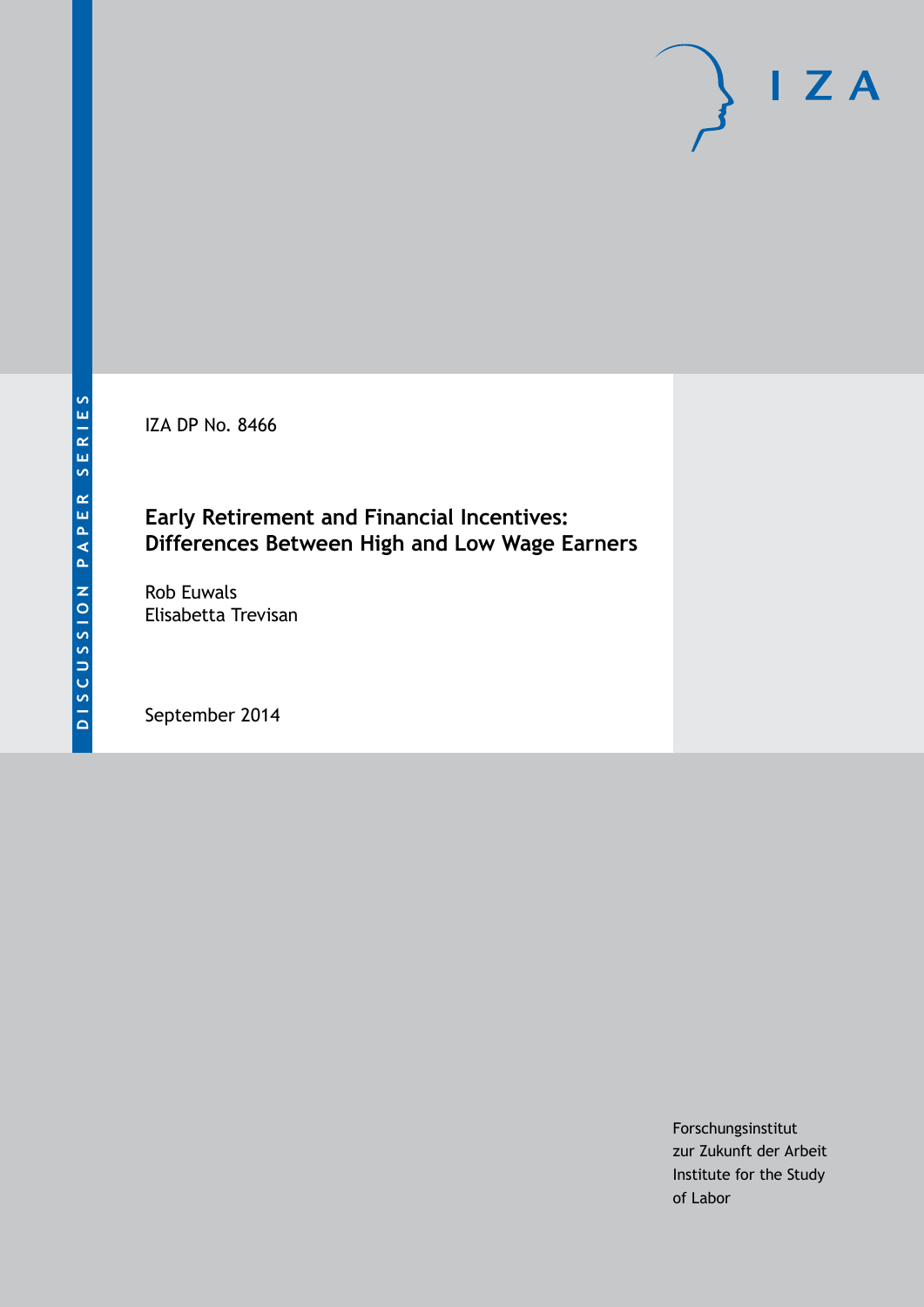# **Early Retirement and Financial Incentives: Differences Between High and Low Wage Earners**

### **Rob Euwals**

*CPB, Netspar and IZA*

### **Elisabetta Trevisan**

*University of Padua, Netspar and CPB*

Discussion Paper No. 8466 September 2014

IZA

P.O. Box 7240 53072 Bonn Germany

Phone: +49-228-3894-0 Fax: +49-228-3894-180 E-mail: [iza@iza.org](mailto:iza@iza.org)

Any opinions expressed here are those of the author(s) and not those of IZA. Research published in this series may include views on policy, but the institute itself takes no institutional policy positions. The IZA research network is committed to the IZA Guiding Principles of Research Integrity.

The Institute for the Study of Labor (IZA) in Bonn is a local and virtual international research center and a place of communication between science, politics and business. IZA is an independent nonprofit organization supported by Deutsche Post Foundation. The center is associated with the University of Bonn and offers a stimulating research environment through its international network, workshops and conferences, data service, project support, research visits and doctoral program. IZA engages in (i) original and internationally competitive research in all fields of labor economics, (ii) development of policy concepts, and (iii) dissemination of research results and concepts to the interested public.

IZA Discussion Papers often represent preliminary work and are circulated to encourage discussion. Citation of such a paper should account for its provisional character. A revised version may be available directly from the author.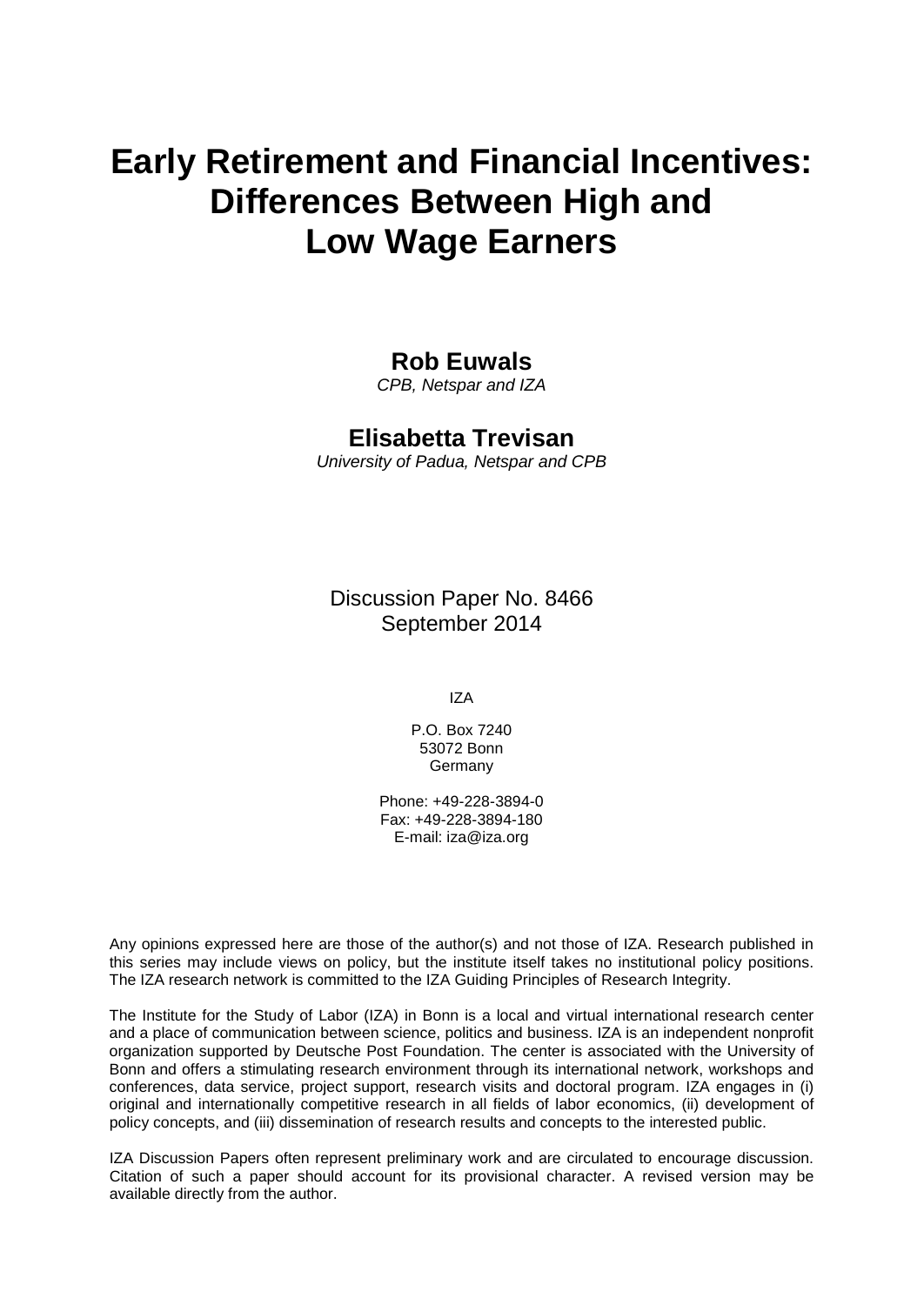IZA Discussion Paper No. 8466 September 2014

## **ABSTRACT**

# **Early Retirement and Financial Incentives: Differences Between High and Low Wage Earners**

This paper investigates the impact of financial incentives on early retirement behaviour for high and low wage earners. Using a stylized life-cycle model, we derive hypotheses on the behaviour of the two types. We use administrative data and employ a linear random effects model to test the predictions. We exploit exogenous variation in the replacement rate over birth cohorts of workers who are eligible to a transitional early retirement scheme. The empirical results show that low wage earners are, as predicted by the model, more sensitive to financial incentives. This implies that low wage earners will experience a stronger incentive to continue working in an early retirement scheme with a low implicit tax rate.

JEL Classification: J16, J22, J61

Keywords: pensions, early retirement, labour market behaviour

Corresponding author:

Rob Euwals CPB Netherlands Bureau for Economic Policy Analysis P.O. Box 80510 2508 GM Den Haag The Netherlands E-mail: [r.w.euwals@cpb.nl](mailto:r.w.euwals@cpb.nl)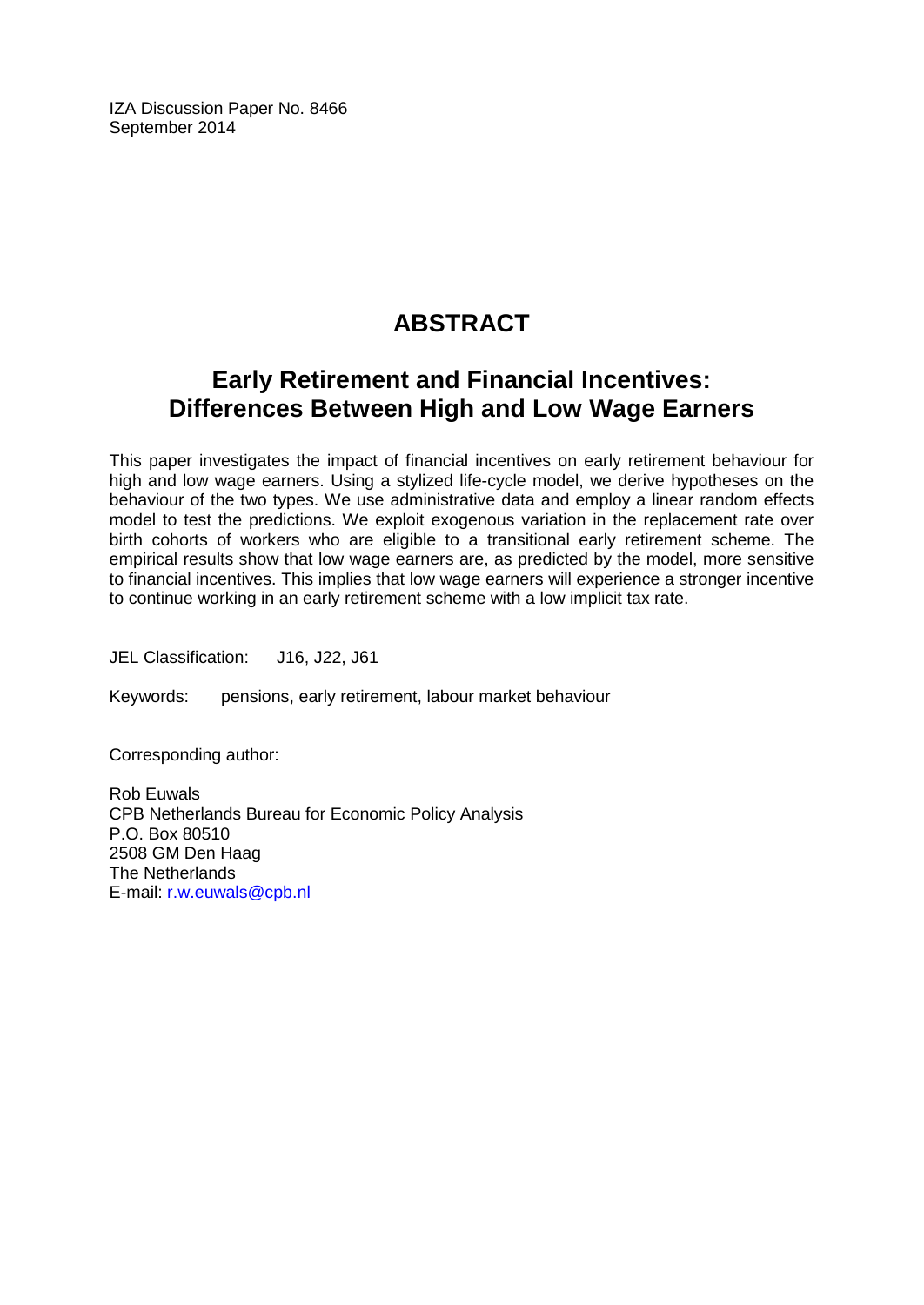#### **1. Introduction**

Many countries are reforming their early retirement and pension schemes to guarantee the fiscal sustainability of the welfare system. In several countries, including Germany, Italy and the Netherlands, the reforms have led to a public debate on the differential impact on high and low wage earners. Low wage earners may be forced to continue working at older ages as they are in need of income, while high wage earners may have the resources to finance early retirement. This may be seen as unfair as low wage earners may have 'hazardous or arduous' jobs, possibly reducing the time during which retirement benefit can be enjoyed (Zaidi and Whitehouse, 2009). Optimal early retirement and pension institutions may include financial incentives to induce workers in good health to continue working (Cremer et al., 2004, 2008). For the assessment of the impact of such policy, it is useful to know how high and low wage earners react to such financial incentives.

Despite the extensive empirical literature, no study has investigated the difference in retirement behaviour between high and low wage earners.<sup>1</sup> The novelty of this paper is based on three elements. First, we investigate both theoretically and empirically the early retirement choices and responses to financial incentives of high and low wage earners. Second, we use administrative data from the second largest pension fund in Netherlands (the health care fund PFZW, the former PGGM). The data contain reliable information on pension and early retirement rights of employees, and in particular we know the benefit level of each possible early retirement age. Third, we exploit a source of exogenous variation in replacement rates to identify the effect of financial incentives. The variation comes from a transitional early retirement scheme, which includes a reduction in replacement rates over successive birth cohorts. The precise knowledge of the benefit level at each possible retirement age, together with exogenous variation in these benefit levels improves measurements and identification of financial incentives over a large part of the aforementioned literature.

The empirical results confirm the predictions of the life-cycle model presented: low wage earners are more sensitive to financial incentives than high wage earners. A high cost of continuing to work in terms of utility, possibly because of hazardous work and a faster deterioration of health, does not reduce the higher sensitivity to financial incentives of low wage earners. So, financial incentives for continuing working, which may be part of an optimal design of early retirement institutions, may induce in particular low wage earners to postpone early retirement.

<span id="page-3-0"></span> $1$  The literature includes Lumsdaine and Mitchell (1999) and Gruber and Wise (2004). The latter study, which employs a structural approach, includes studies on Germany (Börsch-Supan et al., 2004), the United Kingdom (Blundell et al., 2004), Italy (Brugiavini and Peracchi, 2004) and the Netherlands (De Vos and Kapteyn, 2004). Studies which exploit a 'quasi-natural' experiment include Kruger and Pischke (1992), Baker and Benjamin (1999), Røed and Hangen (2003) and Euwals et al. (2010a).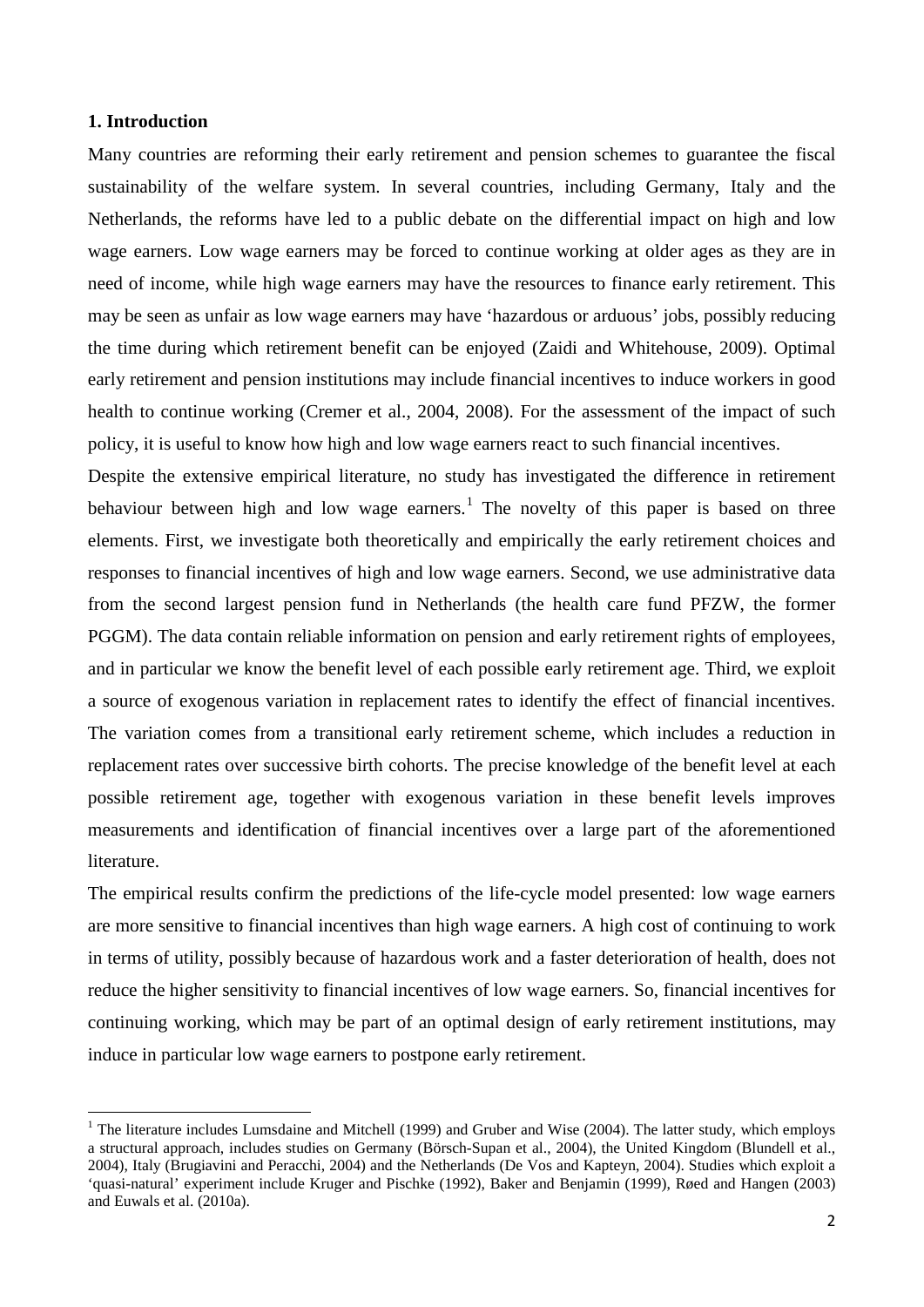The paper is organized as follows. Section 2 describes briefly the model on high and low wage earners. Section 3 discusses early retirement in Netherlands and in particular in the health care sector. Section 4 presents the data and descriptive statistics. Section 5 describes the empirical strategy, while section 6 discusses the results. Section 7 provides some concluding remarks.

#### **2. Model on high and low wage earners**

We employ a stylized model to illustrate the potential impact of hazardous work on the reaction of high and low wage earners to financial incentives. The standard life cycle model shows that individuals retire at the moment the marginal utility of inactivity becomes equal to marginal productivity. Furthermore, individuals in poor health will retire earlier than individuals in good health. The sensitivity to financial incentives is however not clear upfront. Low wage earners may be more sensitive as their marginal utility to income is higher. Low skilled may also be less sensitive as they may experience a stronger disutility of work, making work activity costly in terms of utility.

We consider two types of individuals who differ in the wage level, i.e.  $w_H > w_L$ , with subscript H for the high wage earners and  $L$  for the low wage earners. We design the model such that it illustrates the impact of the curvature of the felicity function and the disutility of labour on early retirement behaviour.<sup>[2](#page-3-0)</sup> Furthermore, the modelling of the pension benefits formula takes in account the fact that the pension system could be actuarially fair or unfair, introducing a parameter  $\delta$ capturing the level of actuarial fairness. In case of an actuarial unfair system the pension benefit is independent of the earning history ( $\delta = 1$ ), and in case of a actuarial fair system the net present value of the pension benefit is equal to the net present value of the taxes ( $\delta = 0$ ). In practise, most pension systems in the world are a mixture of the two extreme cases.

To illustrate how the financial incentives affect the retirement age for the two types of workers, we provide in tables 1 and 2 a numerical example. We first consider the case in which high and low wage earners differ in the wage level only. The other parameters are chosen such that individuals work a major part of their adult life. The simple model predicts that for the partly actuarial fair case, low wage earners work a larger part of their life than high wage earners (Table 1). The model shows that actuarial unfair system ( $\delta = 1$ ) leads to early retirement.

The elasticities of retirement age  $(z)$  with respect to the wage rate and the pension benefit level are larger for low wage earners. The interpretation is obvious as low wage earners are on the steep part of their utility function. That is, a marginal increase in consumptions leads to a large increase in marginal utility. Furthermore the elasticity with respect to the benefit level is particularly large in

<span id="page-4-0"></span><sup>2</sup> A detailed description of the model is presented in Appendix A.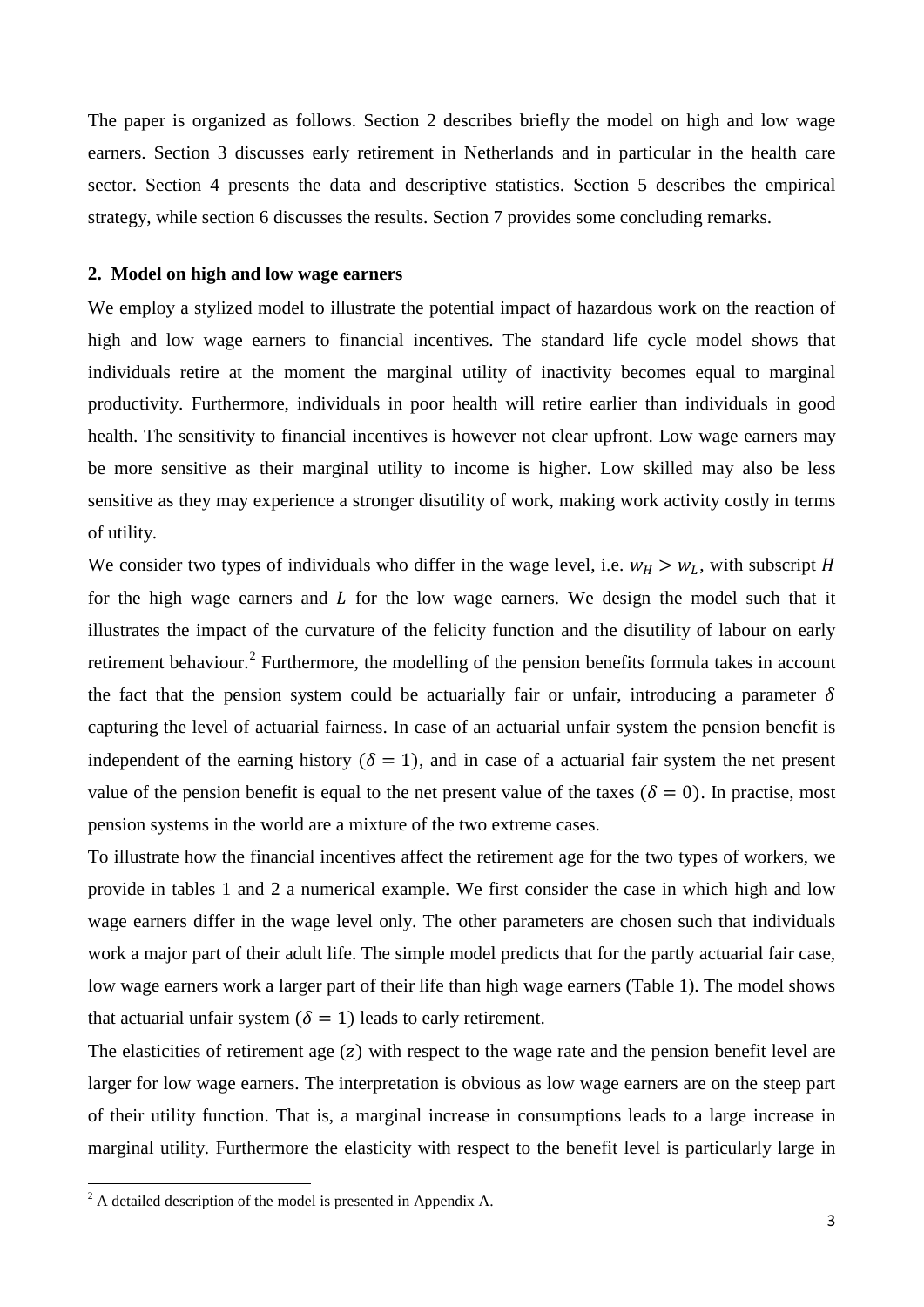actuarial unfair system. The prediction is in line with the low participation of elderly in countries with a high implicit tax rate, including the Netherlands (Gruber and Wise, 2004, De Vos and Kapteyn, 2004).

|                                                                       | Consumption                        | Retirement age                                        | Compensated<br>wage elasticity | Pension elasticity |
|-----------------------------------------------------------------------|------------------------------------|-------------------------------------------------------|--------------------------------|--------------------|
|                                                                       | $\mathbf{C}$                       | $\mathbf{Z}% ^{T}=\mathbf{Z}^{T}\times\mathbf{Z}^{T}$ | $e_{c}(z)$ w.r.t. w            | $e(z)$ w.r.t. $p$  |
|                                                                       |                                    |                                                       |                                |                    |
| Partly actuarial fair ( $\delta$ =0.5)                                |                                    |                                                       |                                |                    |
| High wage earners                                                     | 1.705                              | 0.856                                                 | 0.152                          | $-0.024$           |
| Low wage earners                                                      | 0.861                              | 0.873                                                 | 0.163                          | $-0.050$           |
| Completely actuarial unfair $(\delta=1)$                              |                                    |                                                       |                                |                    |
| High wage earners                                                     | 1.665                              | 0.832                                                 | 0.216                          | $-0.069$           |
| Low wage earners                                                      | 0.820                              | 0.799                                                 | 0.495                          | $-0.301$           |
| $\sim$ $\sim$<br>$\sim$ $\sim$ $\sim$<br>$\sim$ $\sim$ $\sim$<br>$ -$ | $\sim$ $\sim$ $\sim$ $\sim$ $\sim$ |                                                       |                                | $\sim$ $-$         |

#### **Table 1: Elasticises in case individuals differ in wage only**

Note:  $u(c) = -c^{-\gamma}$ ,  $R(z) = (1-z)^{-\alpha}$ . Wages  $w_H = 2 > w_L = 1$  and parameters values  $\gamma = 0.5$  and  $\alpha$  = 0.05 for both high and low wage earners.

#### **Table 2: Elasticises in case individuals differ in wage and disutility of work**

|                                          | Consumption | Retirement age | Compensated<br>wage elasticity | Pension elasticity |
|------------------------------------------|-------------|----------------|--------------------------------|--------------------|
|                                          | $\mathbf c$ | Z              | $e_{c}(z)$ w.r.t. w            | $e(z)$ w.r.t. $p$  |
|                                          |             |                |                                |                    |
| Partly actuarial fair $(\delta=0.5)$     |             |                |                                |                    |
| High wage earners                        | 1.705       | 0.856          | 0.152                          | $-0.024$           |
| Low wage earners                         | 0.788       | 0.769          | 0.290                          | $-0.100$           |
| Completely actuarial unfair $(\delta=1)$ |             |                |                                |                    |
| High wage earners                        | 1.665       | 0.832          | 0.216                          | $-0.069$           |
| Low wage earners                         | 0.755       | 0.637          | 0.974                          | $-0.661$           |

Note:  $u(c) = -c^{-\gamma}$ ,  $R(z) = (1-z)^{-\alpha}$ . Wages  $w_H = 2 > w_L = 1$  and parameters values  $\gamma = 0.5$  and  $\alpha_H = 0.05 < \alpha_L = 0.1.$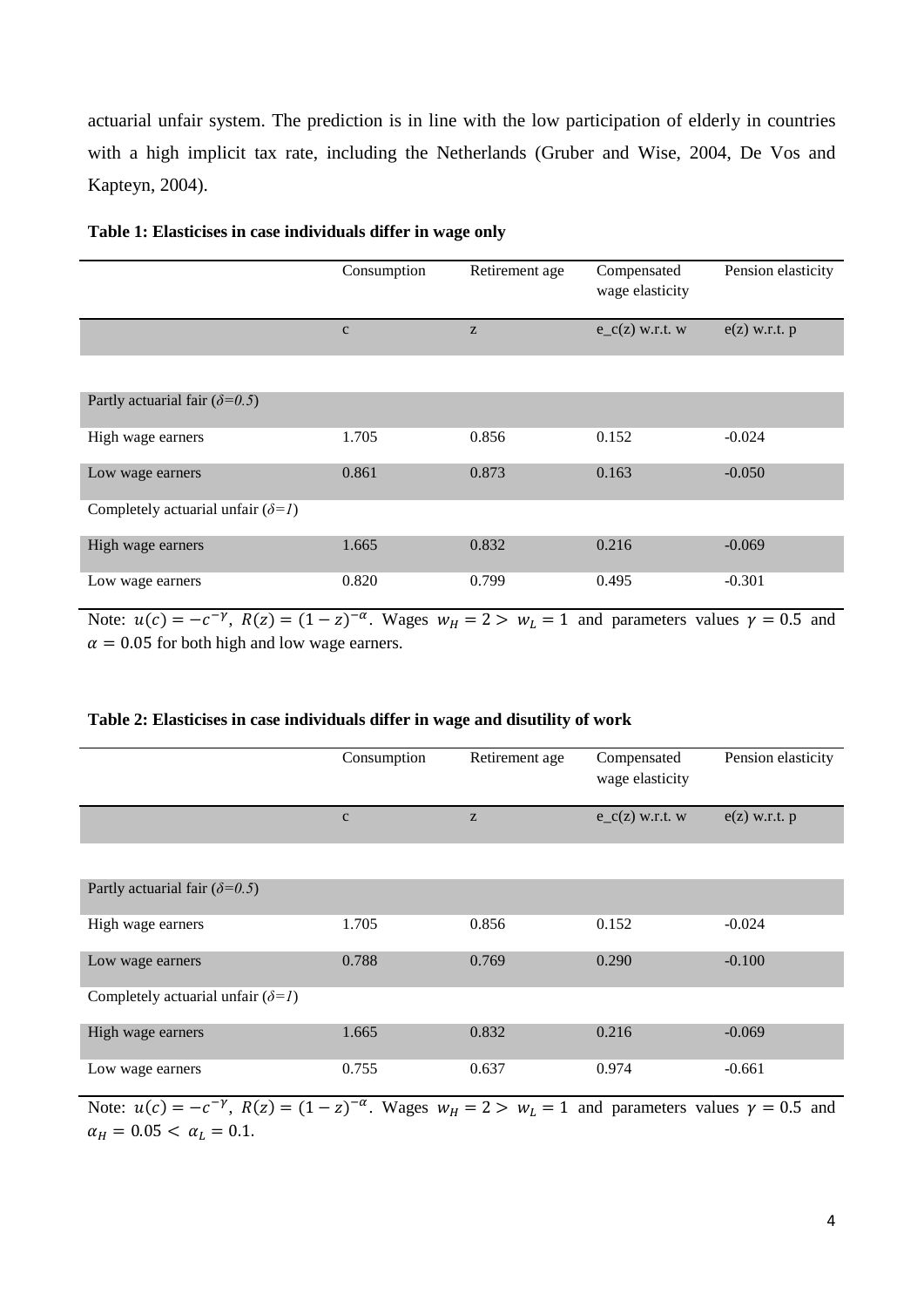The question now is whether differences in disutility of work can turn the results upside down. We consider the case in which high and low wage earners differ both in their wage rate and their disutility to work (i.e.  $R_L(Z) > R_H(z)$ ). The low wage earners now work a smaller part of their life than high wage earners (Table 2).

The higher disutility of work for low wage earners does not make them less sensitive to financial incentives. Changes in financial conditions lead to sizable changes in behaviour. Moreover, the elasticity with respect to the benefit level in case of an actuarial unfair system becomes larger. This is again in line with the fact that in many European countries, of which many have an actuarial unfair early retirement system, in particular low wage earners retire early (OECD, 2013; Queisser and Whitehouse, 2006).

Clearly the choice of parameters values  $\alpha$  and  $\gamma$  in the utility and disutility functions affects the outcomes. The values have been chosen such that individuals work a major part of their adult live, a fact that is in line with labour market statistics. So other parameter values and other model specifications will of course lead to different results.<sup>[3](#page-4-0)</sup> Our prediction of low wage earners being more sensitive to financial incentives holds however under many different specifications as low wage earners are on the steep part of their utility function. Still there may be model specifications and parameter values for which this is not the case and in the end it is an empirical question.

#### **3. Early retirement in the Dutch health sector**

Identification of the impact of financial incentives on early retirement behaviour will be based on changes in early retirement conditions of workers in the health care sector. This section describes the early retirement reforms in the Netherlands and the way they affected health care sector workers.

#### *3.1. Early retirement reforms in the Netherlands*

Until about one decade ago, the financial incentive for an individual to continue working at old age was low in the Netherlands. Most sectors had a generous early retirement scheme during the 1980s and the 1990s. Workers with a career which met conditions on tenure within the sector, qualified for an actuarial unfair early retirement benefit (the so-called VUT) at age 60. The gross replacement rate of the benefit was about 80 percent of the last earned wage and continuing to work did not affect the replacement rate. So the implicit tax was 80 to 100 percent. The actuarial unfair schemes

<span id="page-6-0"></span><sup>&</sup>lt;sup>3</sup> In particular, two elements may play a role: lifetime expectancy and time preference. In our model specification, lifetime is certain and it is the same for high and low wage earners, while time preference is not included. However, sensitivity analysis shows that lifetime expectancy and time preference have an impact on the optimal choice of consumption and retirement age, but the impact on the elasticises is limited.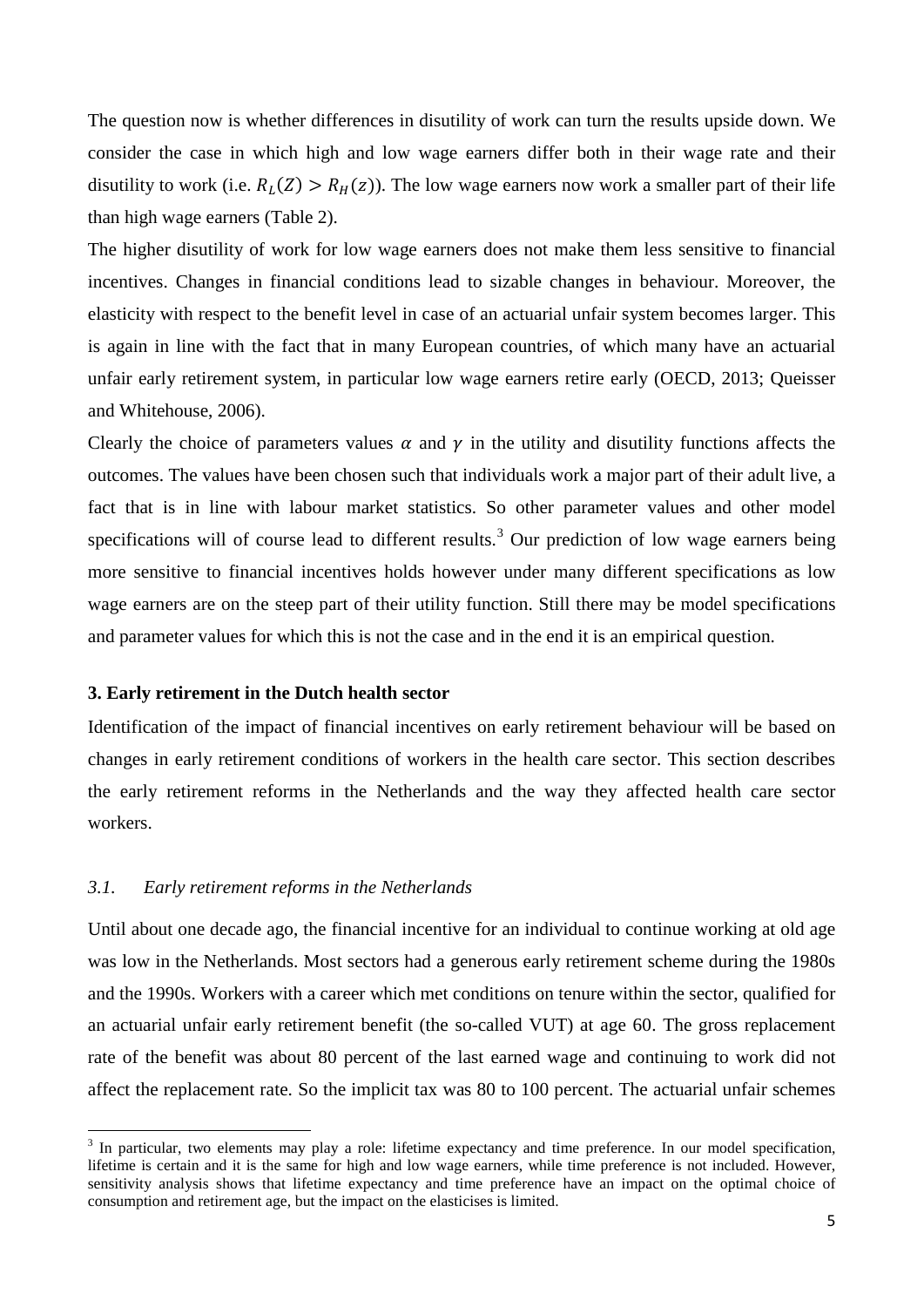were considered highly responsible for the low participation rate of elderly during the 1980s and the 1990s (De Vos and Kapteyn, 2004).

Policy improved the incentives to continue working at old age. First, the stakeholders, i.e. the unions and the employer organizations, decided to reform the early retirement schemes starting from the end of 1990s onwards to guarantee the sustainability of the schemes. The new schemes would offer an actuarial fair early retirement benefit with a lower replacement rate. Actuarial fairness implies that postponement (advancement) of early retirement leads to an increase (decrease) in the benefit level and the net present value of the benefit is more or less independent of the age of retirement.<sup>[4](#page-6-0)</sup> The starting date of the transition to the new schemes varied by sector. Civil servants were the first to be confronted with changing early retirement conditions as the reform of their scheme started on April 1, 1997. Health care sector workers were the second group as the reform of their scheme started on January 1, 1999.

To ease the pain of the reform, most sectors installed a transitional arrangement. The reform was harsh for workers close to eligibility for the old scheme as the replacement rates of the new schemes were substantially lower. Workers close to eligibility and who participated continuously in a pension fund of a sector for a certain number of years were offered access to a more generous transitional scheme.

A second policy that improved the incentives to continue working was installed on January 1, 2006. The Dutch government decided to stop the fiscally favourable treatment of actuarial unfair early retirement schemes from that date onwards. A higher participation rate of elderly was an explicit policy goal and the government no longer wanted to subsidise schemes that discourage participation. The decision speeded the transition process as it was already decided to transform the schemes towards actuarial fair schemes. The speeding up was substantial; many sectors of industry are going to have an actuarial fair system in 2015.

#### *3.2. The way the reforms affected workers in the health care sector*

From January 1, 1999 onwards, health care sector workers had no access anymore to the actuarial unfair scheme (the so-called VUT). Instead, workers had access to the new actuarial fair benefit with a lower replacement rate (the so-called FLEX).

Workers have a claim on the new benefit on the first day of the month in which they become 60 years old. The benefit level at age 60 is 1.75 percent of the basic salary for each year of

<span id="page-7-0"></span><sup>&</sup>lt;sup>4</sup> The actuarial adjustment is calculated on the basis of the time discount factor used by the pension fund; for the individual worker the adjustment may not be actuarial fair as the individual discount factor may be different.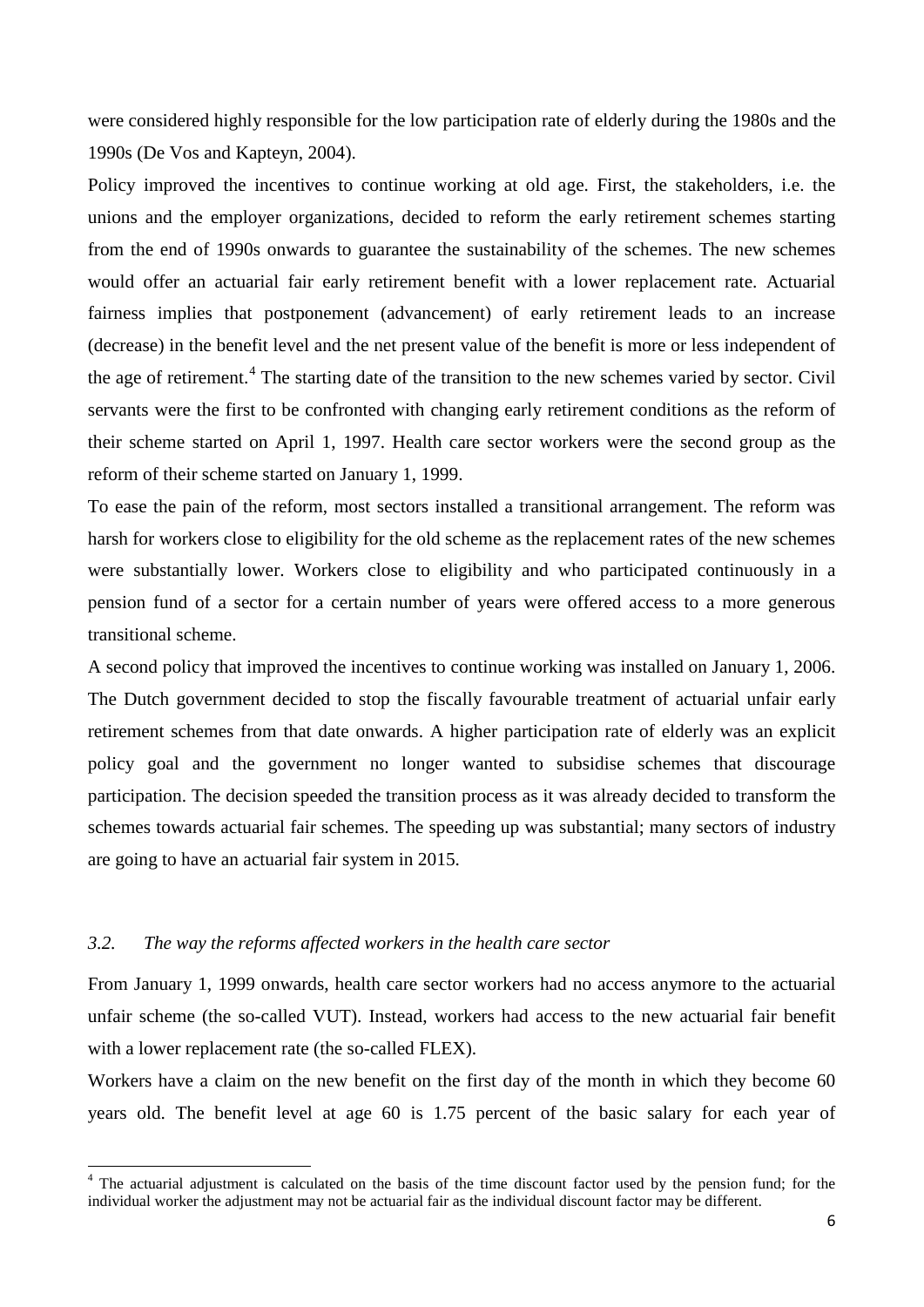participation in the fund. This is equal to the number of working years in the sector as participation is mandatory. The new scheme is less attractive than the old one even for workers who have been working in the sector for 40 years as their replacement rate is 70 percent, while the old scheme offered a replacement rate of 80 percent. In case of advancement or postponement of early retirement, the level of the benefit is adjusted in an actuarially fair manner.

Workers close to age 60 had access to a transitional arrangement (the so-called OBU). The arrangement contains elements of the old and the new scheme. First, workers have access to OBU in case they have been working uninterrupted in the sector for the last ten years (a condition that held for the old scheme as well). Second, the scheme is actuarial unfair as continuing to work does not result in a higher benefit level. Note that the scheme became actuarial fair in 2006 because of government policy. Third, the scheme has a transitional nature as the replacement rate was brought back over time from 80 percent, the rate of the old scheme, to 70 percent, the rate of the new scheme. Workers born in 1939 or before got a replacement rate of 80 percent, workers born in 1940 got 79 percent, and further down workers born in 1948 got 71 percent. Workers born in 1949 and later had no access to transitional arrangement.

#### **4. The data**

The empirical analysis in this study is based on administrative data from the second largest pension fund in the Netherlands, the health care sector pension fund PFZW (former PGGM). The fund placed the administrative records of its participants for the years 1999-2007 at the disposal of Statistic Netherlands. The data is processed such that it can be merged to other administrative data available at Statistic Netherlands.

The administrative pension fund data is a yearly cross-section containing individual records of the participants of the fund. The data contains information on gender, date of birth, working hours, wages, tenure and pension and early retirement rights. The kind of occupation is not available in the data, but nevertheless we know that the occupations vary from nurses to medical doctors and include supporting activities like administration. Note that not all medical doctors are included in the data as many are self-employed. The number of observations in the dataset increases from 0.8 million in 1999 to 1.2 million in 2006. The number of observations in the data increases over time for two reasons. The Dutch health sector is growing due to population growth and ageing, which leads to an increase in the demand for health care. Furthermore, the fund is expanding due to acquisition of firms that belong to the sector but that were not yet participating in the fund.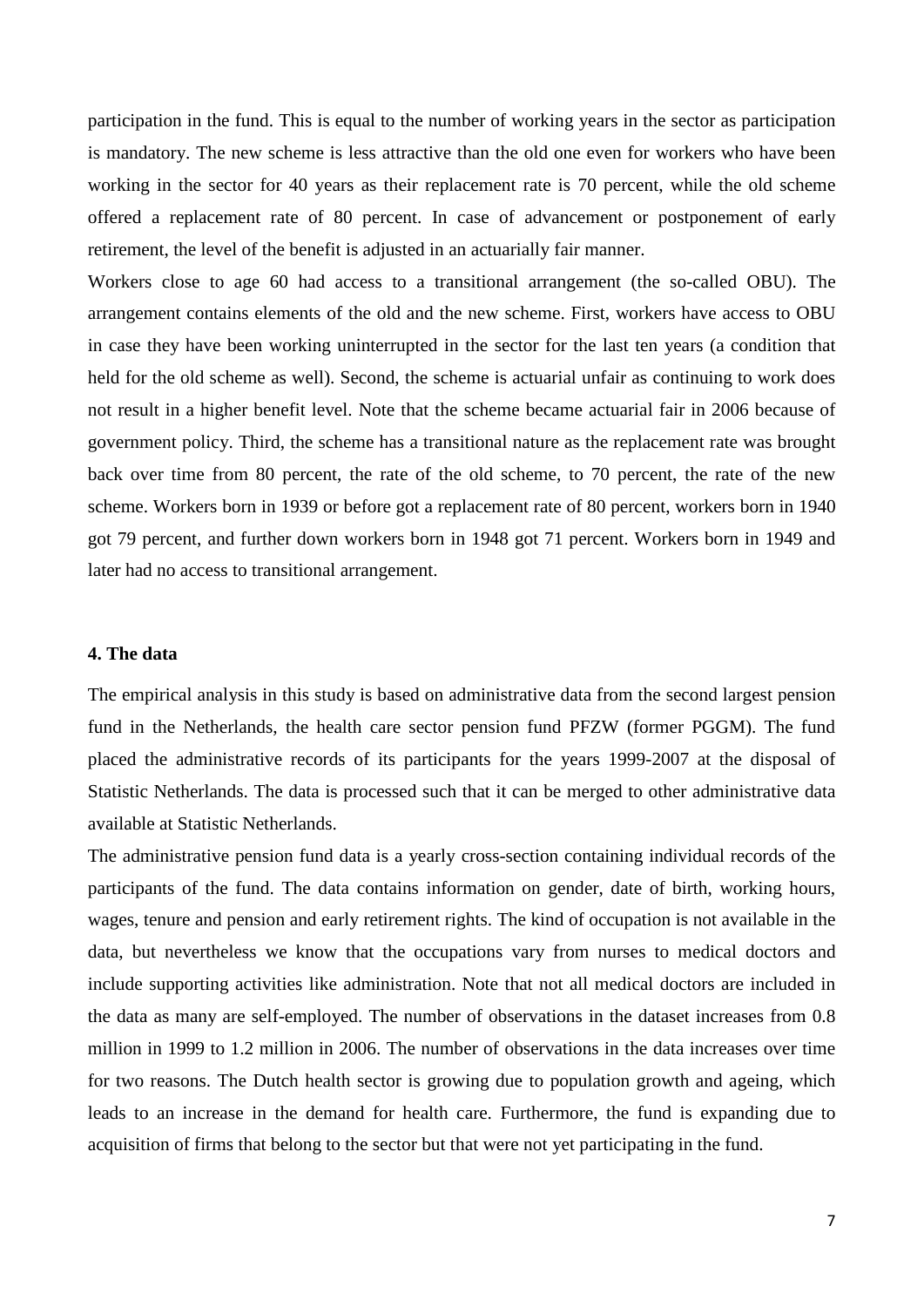#### **Table 3: Descriptive statistics, age 15-64, 1999-2006 (a)**

|                                | 1999             | 2000             | 2001             | 2002             | 2003             | 2005           | 2006         |
|--------------------------------|------------------|------------------|------------------|------------------|------------------|----------------|--------------|
| Observations                   | 787              | 881              | 808              | 1.158            | 1.032            | 1018           | 1109         |
|                                |                  |                  |                  |                  |                  |                |              |
| Gender                         | $\%$             |                  |                  |                  |                  |                |              |
| Female                         | 82               | 82               | 83               | 82               | 83               | 84             | 84           |
| Male                           | 18               | 18               | 17               | 18               | 17               | 16             | 16           |
|                                |                  |                  |                  |                  |                  |                |              |
| Age                            |                  |                  |                  |                  |                  |                |              |
| $<$ 20                         | $\mathbf{1}$     | $\mathbf{1}$     | $\sqrt{2}$       | $\sqrt{2}$       | $\boldsymbol{2}$ | $\sqrt{2}$     | $\mathbf{1}$ |
| $20 - 24$                      | 6                | 7                | 8                | 8                | 9                | 9              | $\,8\,$      |
| $25-29$                        | 12               | 10               | 10               | $10\,$           | 10               | 11             | $10\,$       |
| 30-34                          | 14               | 14               | 13               | 13               | 11               | 11             | 10           |
| 35-39                          | 16               | 16               | 15               | 14               | 13               | 13             | $12\,$       |
| 40-44                          | 17               | 17               | 16               | 16               | 15               | 15             | 14           |
| 45-49                          | 15               | 19               | 15               | 15               | 15               | 15             | 15           |
| 50-54                          | 12               | 12               | 12               | 12               | 12               | 13             | 13           |
| 55-49                          | $\sqrt{6}$       | $\boldsymbol{7}$ | $\boldsymbol{7}$ | $\,8\,$          | $\overline{9}$   | 9              | $10\,$       |
| $60 - 65$                      | $\sqrt{2}$       | $\sqrt{2}$       | 3                | 3                | 3                | $\overline{2}$ | 6            |
|                                |                  |                  |                  |                  |                  |                |              |
| Working hours                  |                  |                  |                  |                  |                  |                |              |
| $1-11$ hours                   | 14               | 15               | 16               | 34               | 21               | 9              | 9            |
| 12-23 hours                    | 31               | 30               | 29               | 23               | $27\,$           | 27             | 28           |
| 24-31 hours                    | 20               | 20               | 20               | 16               | 19               | 20             | 21           |
| 32-35 hours                    | 11               | 11               | 12               | 9                | 12               | 12             | 12           |
| 36 and more hours              | 24               | 24               | 23               | 18               | 21               | 31             | 31           |
|                                |                  |                  |                  |                  |                  |                |              |
| Tenure                         |                  |                  |                  |                  |                  |                |              |
| 0-9 years                      | 61               | 59               | 60               | 56               | 55               | 57             | 52           |
| $10-19$ years                  | 26               | 27               | 29               | 28               | 28               | $27\,$         | 28           |
| $20-29$ years                  | 12               | 12               | 14               | 13               | 14               | 13             | 15           |
| 30-39 years                    | $\,1$            | $\overline{2}$   | $\overline{2}$   | $\sqrt{2}$       | $\mathfrak{Z}$   | $\mathfrak{Z}$ | $\sqrt{5}$   |
| >40 years                      | $\boldsymbol{0}$ | $\boldsymbol{0}$ | $\boldsymbol{0}$ | $\boldsymbol{0}$ | $\boldsymbol{0}$ | $\mathbf{0}$   | $\mathbf{0}$ |
|                                |                  |                  |                  |                  |                  |                |              |
| Fulltime salary <sup>(b)</sup> | thousands        |                  |                  |                  |                  |                |              |
| Q10                            | 15.4             | 15.7             | 16.4             | 16.9             | 18.0             | 18.9           | 19.4         |
| Q25                            | 17.9             | 18.4             | 19.2             | 19.8             | 21.2             | 22.3           | 22.8         |
| Q50                            | 22.0             | 22.6             | 23.8             | 24.5             | 26.6             | 27.9           | 28.4         |
| Q75                            | 26.6             | 27.5             | 28.9             | 30.2             | 32.5             | 33.9           | 34.3         |
| Q90                            | 31.7             | 32.9             | 34.6             | 36.4             | 38.9             | 40.9           | 41.7         |

Source: administrative data of the pension fund of the health care sector, 1999-2006.

(a) Participants of the pension fund PFZW, the pension fund of the health care sector. The participants include former participants (so-called 'sleepers') and exclude PFZW and PGGM employees. The participants include, for example, nurses, social workers, and physicians employed by a hospital. The years 2004 and 2007 are not used as the data are incomplete for these particular years.

(b) The so-called 'pensionable' salary in gross terms.

We merge the administrative pension fund data to two other datasets. The first is the administrative municipality dataset (GBA), which is based on population registers. It contains demographic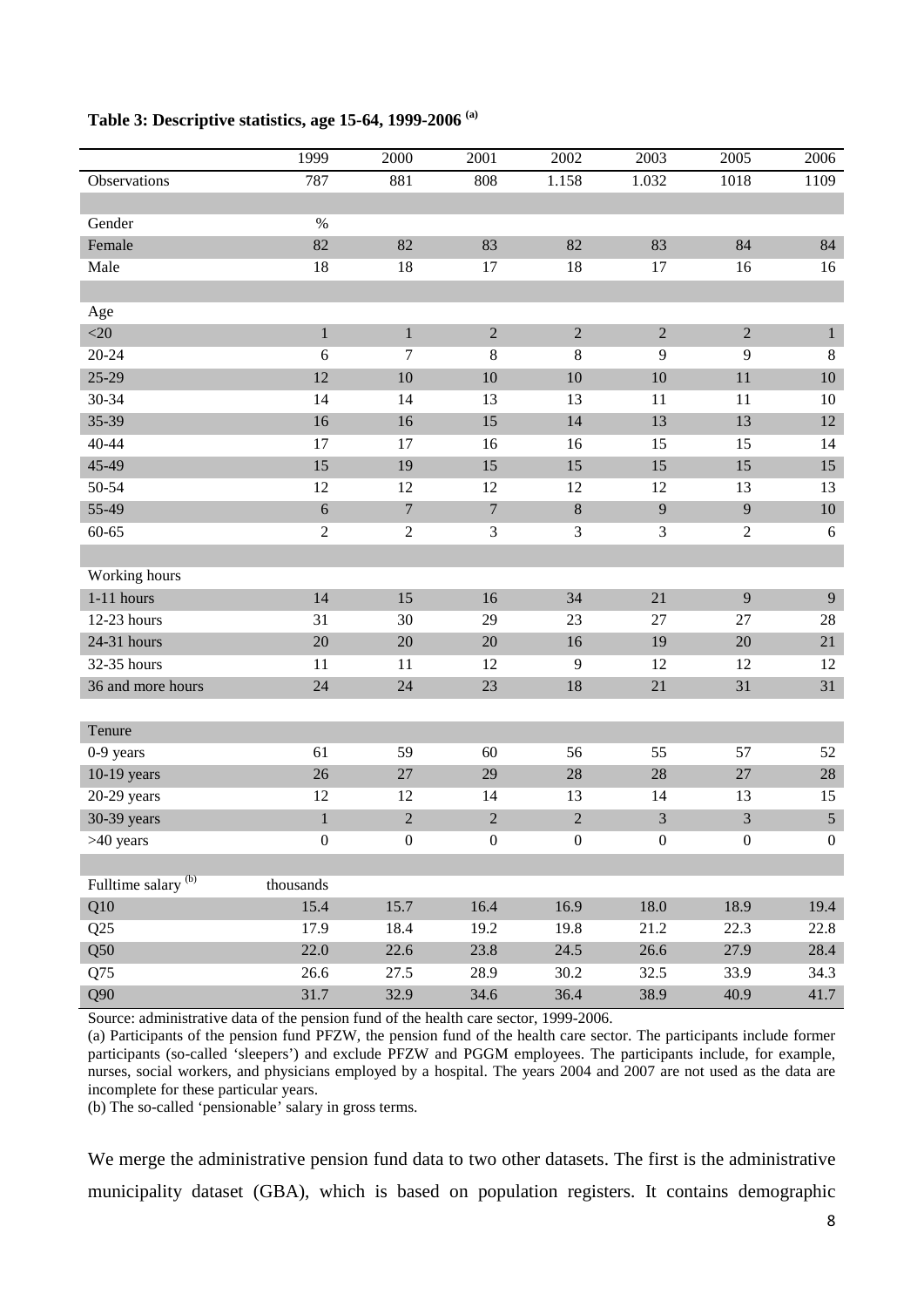information like birth, marriage, local migration and mortality. The second is the administrative employment register dataset (SSB), which is based on the national employment insurance registers and on the Dutch tax registers. The registers contain information on working hours, salary and some firm information (see Euwals et al., 2010b, for details).

Table 3 presents descriptive statistics for the entire database. The health sector employs many parttime working women. This is due to the large number of nursing jobs within the sector. Furthermore, many individuals are between age 25 and 50. Only few individuals have tenure in the sector of more than 30 years, which is largely the result of a relatively young workforce. A minority of employees work fulltime, whereby the fraction has increased from about one out of four in 1999 to about one out of three in 2006. The gross fulltime wage ranges from 20 to 42 thousand euro per year in 2006. Wage inequality has increased over time. The gross fulltime wage of the upper quintile (q90) has increased with 32 percent while for the lowest quintile (q10) it has increased with 26 percent.

During the first year of observation, the year 1999, about 95 percent of workers born before 1949 is eligible for the transitional scheme. Most of them have access at age 60; only a small percentage of workers have access at age 61 or later (see also Euwals et al., 2010b). The later access is partly the result of the requirement to be working in the sector for at least 10 years. Selection may also play a role however. Workers eligible at age 60 may have decided to continue working and are therefore eligible at age 61. The number of employees who do not satisfy the requirements for the transitional arrangement is higher in 2006. This may again be a selection effect as to be eligible one needed to be employed in the sector in 1998.

Individuals who are and are not eligible to the transitional scheme differ in several aspects. The major difference is represented by tenure distribution; the majority of the 'non-eligible' has tenure lower than ten years. The two groups differ in other aspect as well. Many of the non-eligible individuals are women, work part-time for one to eleven hours per week, and have lower wages.

#### *4.1. Early retirement behaviour in the health care sector*

Descriptive statistics do not reveal a substantial difference in early retirement behaviour between high and low wage earners. The hazard rate into early retirement plotted in figure 1 is rather similar for both types of workers. Many workers have access to the transitional early retirement scheme at age 60 and most of them take that opportunity.<sup>[5](#page-7-0)</sup> This result is in line with previous research on the

<span id="page-10-0"></span><sup>&</sup>lt;sup>5</sup> We consider workers who have access to the transitional arrangement only; workers without access may have a much lower labour market attachment or may have substantial pension rights outside the health sector.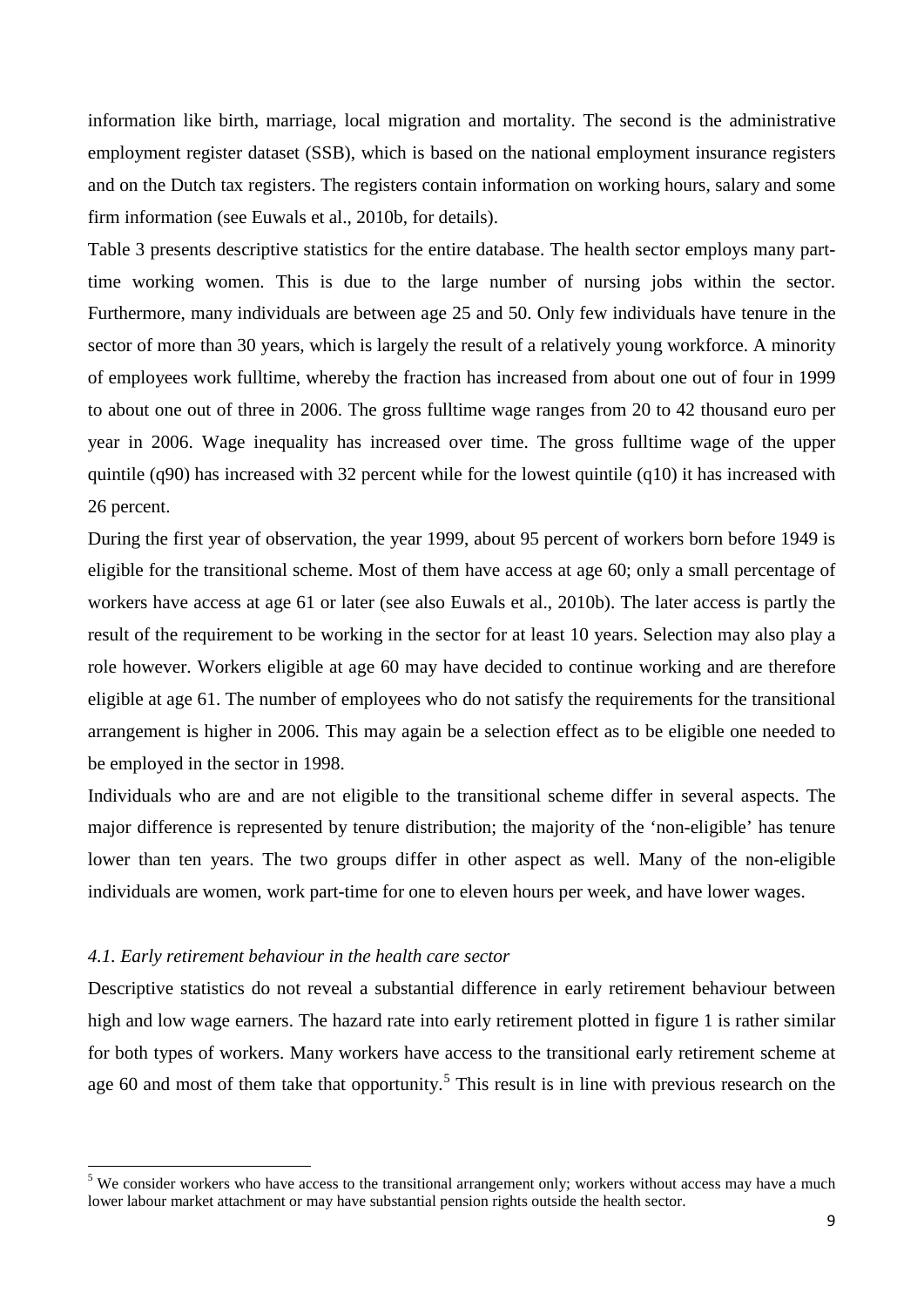impact of the old early retirement scheme (Kerkhofs et al., 1999, De Vos and Kapteyn, 2004, Heyma, 2004).

The scheme of the health care sector offers the opportunity of part-time retirement at age 58 and 59, but this opportunity does not seem popular. Workers who access to an early retirement benefit at age 60 can retire at age 58 (59) and receive 50 percent of the benefit during ages 58 to 61 (59 and 60). From age 62 (61) onwards they receive the full 100 percent of the benefit. The take up of parttime early retirement does not seem to differ between high and low wage earners as well.



**Figure 1: hazard rate for early retirement, high (left) and low (right) wage earners** 

The decrease in the replacement rate of the transitional arrangement may have led to a decreasing conditional probability (hazard rate) to retire, but this trend does not seem to be present in figure 1. The conditional probability to retire early actually seems to increase over time for both high and low wage earners. The reason may however be that the fraction of workers that is eligible to the transitional scheme at age 60 also increases over time. The empirical analysis of the next section will take the exact timing of the early retirement rights into account and it will use it to identify the impact of the financial incentives.

#### **5. Empirical strategy**

We only exploit the exogenous variation in the replacement rate over birth cohorts of workers who are eligible to the transitional scheme. We use the empirical model of Stock and Wise (1990). We select working individuals between age 57 and 63 years old and who are eligible to the transitional scheme.

Source: administrative data of the pension fund of the health care sector, 1999-2006, own calculations. Note: Probability of early retirement conditional on being employed at year *t-1*, Kaplan-Maier estimator for workers eligible to the transitional scheme. High and low wage earners are defined on the basis of a fixed effects model described in section 4.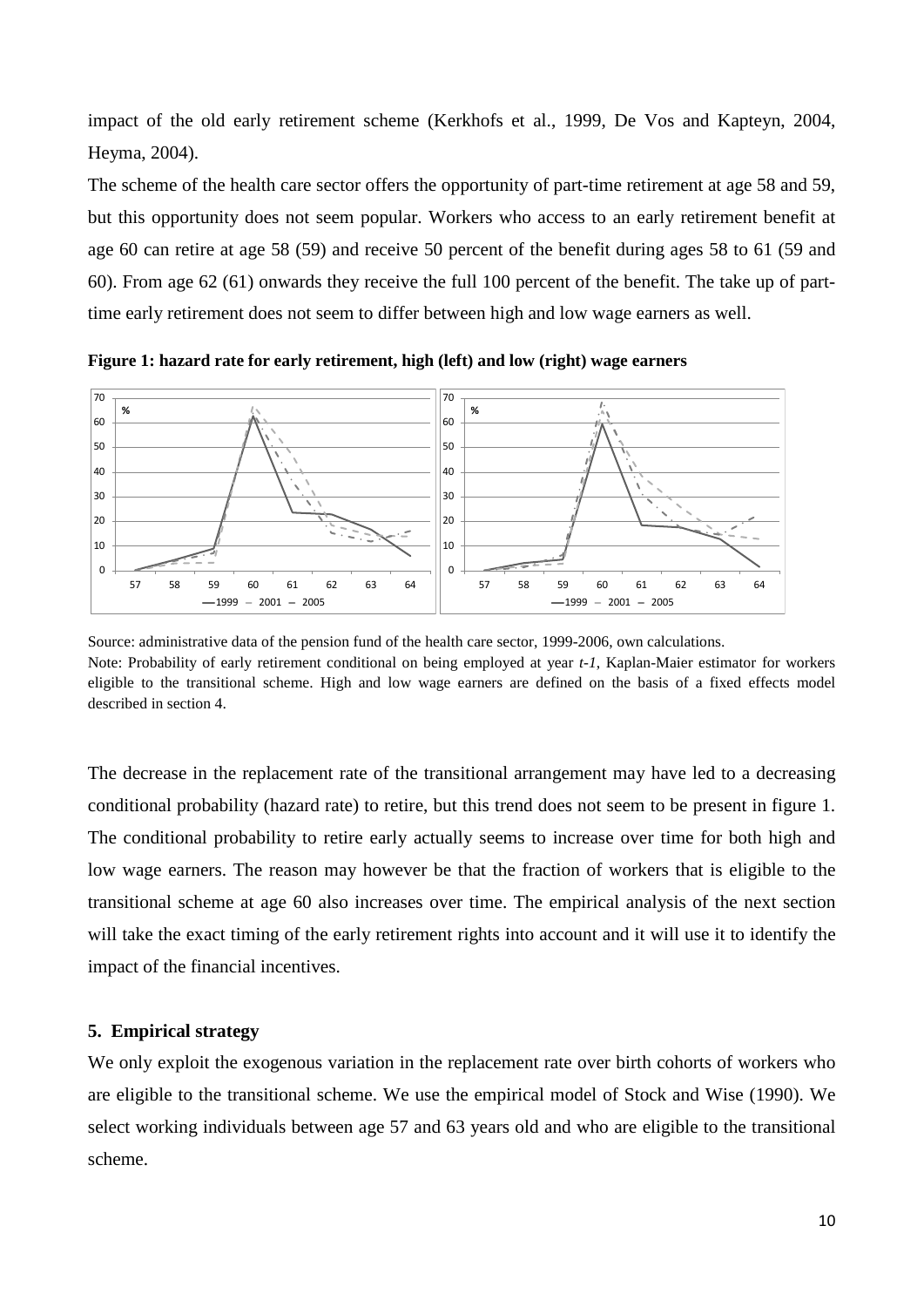#### *5.1. Definition of high and low wage earners*

The study identifies the differences in the impact of financial incentives on early retirement behaviour between high and low wage earners. Another obvious choice to distinguish between groups would have been on the basis of educational attainment, but unfortunately this is not observed in the administrative data. We propose a definition that takes the life cycle into account by correcting the wage for demographic characteristics, so taking into account that wages are relatively low at young ages.

To distinguish between high and low skilled workers we use the variable on the fulltime wage. In order to maintain the same composition of the two groups over all periods and to have a good approximation of permanent or life-cycle income we run a fixed effect model on the fulltime wage We use the following equation:

$$
W_{it} = \alpha_i + X_{it}\beta + \delta_t + \varepsilon_{it} \quad (1)
$$

where  $W_{it}$  is the fulltime wage,  $\alpha_i$  is the individual fixed effect and  $\delta_t$  is the time effect. The vector  $X_{it}$  contains demographic and employment characteristics including number of children, marital status, number of jobs, tenure and the unemployment rate. Next, we look at the distribution of the individual fixed effect and we define high skilled workers as individuals who have fixed effect higher than the median and low skilled workers as individuals who have fixed effect lower than the median.

The estimation results may be sensitive to the choice of the cut-off point to distinguish between the high and low wage earners. For this reason we performed some sensitivity analyses, using the  $(25<sup>th</sup>$ ,  $75<sup>th</sup>$ ) percentile and the (10<sup>th</sup>, 90<sup>th</sup>) percentile as cut-off points. The conclusions from these analyses are in line with the results presented in the paper.

#### *5.2. Estimation strategy*

The variable of interest if the probability to retire in year  $t + 1$  given that the individual works in year  $t$ . Using a Linear Probability Model with random effects, we estimated the following equation:

$$
P(y_{it+1} = retired|y_{it} = employed) = X_{it}\beta + SSW_{it}\gamma + Fl_{it}\delta + OVW_{it}\phi + u_i + \varepsilon_{it} (2)
$$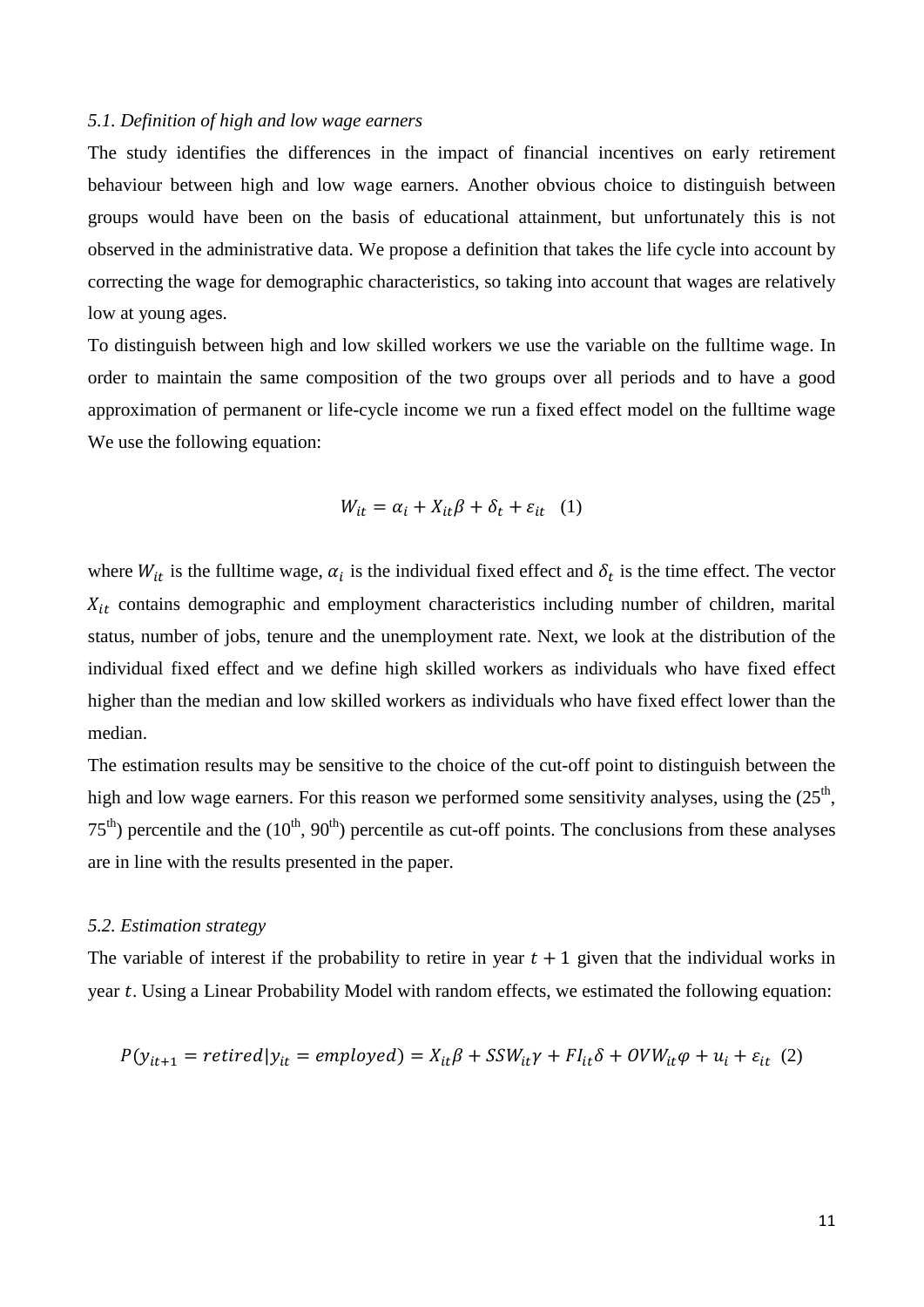where  $X_{it}$  contains demographic and employment characteristics and the unemployment rate.<sup>[6](#page-10-0)</sup> The variable  $SSW_{it}$  represents the Social Security Wealth,  $FI_{it}$  represents the financial incentive for the price (wage) effect and  $OVW_{it}$  represents the Option Value to Wait. Note that because of the administrative data we know exactly the benefit level at each possible retirement age. This improves the measurement and identification of the financial incentives substantially over a large part of the literature discussed in the introduction. We use two different measures of financial incentives, the implicit tax on continuing to work and the peak value (Stock and Wise, 1990).

The Social Security Wealth is the Net Present Value of the early retirement and pension benefits  $(B_t^{ER}, B_t^P)$  at time *t* in case the individual would retire at age *R*:

$$
NPV_{it}(R) = \sum_{s=R}^{64} \gamma_t \delta^{(s-t)} B_t^{ER}(R) + \sum_{s=65}^{T} \gamma_t \delta^{(s-t)} B_t^P(R)
$$
 (3)

where  $\delta$  is the discount factor and  $\gamma_t$  is the survival probability.<sup>[7](#page-13-0)</sup> Each individual is eligible to the new actuarial fair scheme (FLEX) at any age above age 55, and becomes eligible to the transitional scheme (OBU) at age  $a_i^{OBU}$ . Therefore  $SSW_{it}$  is equal to:

$$
SSW_{it} = I\left(a_{it} < a_i^{OBU}\right)SSW_{it}^{FLEX} + I\left(a_{it} \ge a_i^{OBU}\right)SSW_{it}^{OBU} \tag{4}
$$

The implicit tax of postponing retirement from year  $t$  to year  $t + 1$  is given by:

$$
IT_{it} = -\frac{SSW_{it+1} - SSW_{it}}{W_{it+1}} \quad (5)
$$

where  $W_{it+1}$  is the wage at year  $t + 1$ .<sup>[8](#page-13-1)</sup> The peak value is the maximum difference in social security wealth when retiring at future ages and retiring at current age:

$$
PV_{it} = \max(SSW_{ui} - SSW_{it}) \qquad u = t + 1, ..., M \quad (6)
$$

where  $M$  is the year in which the individual reaches the mandatory retirement age of 65. Finally, the option value to wait gives the gain of postponing retirement:

 $6$  The demographics include gender, marital status, nationality and number of children, while the employment characteristics include the number of jobs and tenure in the sector.

The time discount rate of 3% and the survival table are provided by the pension fund of the health care sector.

<span id="page-13-2"></span><span id="page-13-1"></span><span id="page-13-0"></span><sup>&</sup>lt;sup>8</sup> The wage at  $t + 1$  in the implicit tax formula is given by pensionable salary in  $t + 1$  used by the pension fund to calculate the pension benefit level.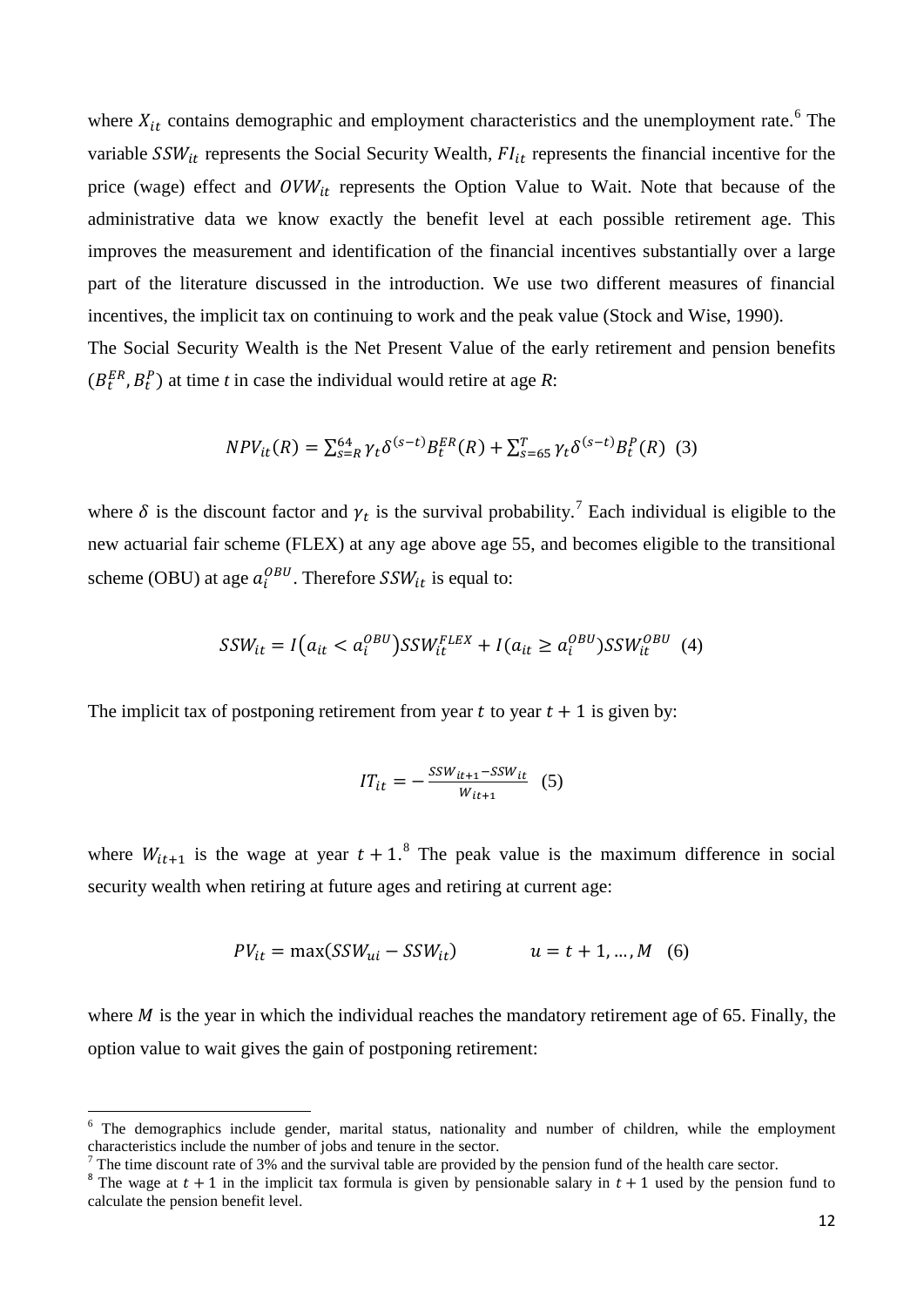$$
OVW_{it} = \begin{cases} 0 & \text{if } a_{it} \ge a_i^{OBU} \\ SSW_{its}^{OBU} - SSW_{it}^{FLEX} & \text{if } a_{it} < a_i^{OBU} \end{cases} \tag{7}
$$

where  $SSW_{its}^{OBU}$  it the net present value of social security wealth for individual *i* at year *t* and reaching eligibility for the (generous) transitional OBU scheme in year s.

Using the empirical model of equation (2), we test whether low wage earners react stronger to financial incentives represented by the social security wealth (the income or pension effect), the financial measure for the return to continue working (the price or wage effect) and the option value to wait. So we expect to find larger parameters estimates, representing the size of the reaction to financial incentives, for low wage earners.

Note that the computation of the net present value of the early retirement and pension benefits, which underlies the financial incentives, does not take potential differences in lifetime expectancy and time preference into account. Empirical evidence suggests that low wage earners have a lower life expectancy and higher time discount rate.<sup>[9](#page-13-2)</sup> The potential overestimation of the net present value for low wage earners leads to an underestimation of the parameters for this group. We nevertheless decide to test our hypotheses on the basis of these assumptions as we have no information on the true life expectancy and time discount rate and the results give a lower bound for the true difference between high and low wage earners.

#### **5. Results**

On the basis of the theoretical model described in section 2, we expect low wage earners to be more sensitive to financial incentives than high wage workers. We use the empirical model of the previous section to test the hypothesis. The identification strategy exploits the change in the replacement rate of the transitional scheme over birth cohorts. Table 4 presents the estimation results.

The effect of Social Security Wealth (SSW) can be considered as a measure of the income effect. The empirical literature reports a small but significant effect. We find that for high wage earners the impact of the SSW is small and not always significant. For low wage earners, we find a more substantial and significant effect. An increase in SSW with 22,000 euro (the median wage for low wage earners) leads to an increase of the conditional probability to retire of 1.0 to 0.4 percentage point for the model with the implicit tax or peak value respectively. This implies a decrease of early retirement age of one month or half a month. The income effect is small, a result that is in line with overview articles like Gruber and Wise (1994) and Lumsdaine and Mitchel (1999). Moreover,

<span id="page-14-0"></span><sup>&</sup>lt;sup>9</sup> See, for example, Kalwij et al. (2013).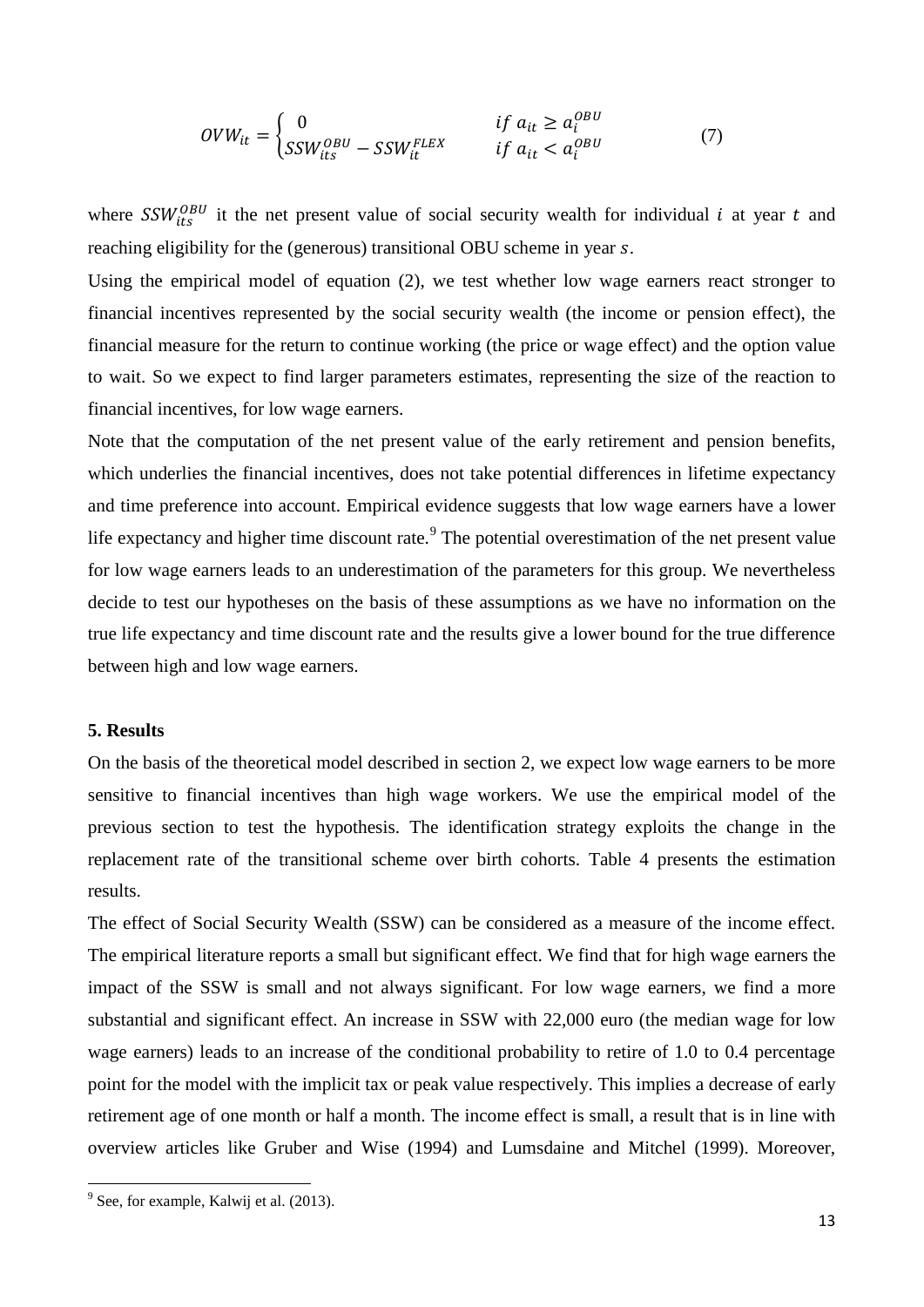Krueger and Wise (1992) find that a reform in the US state pension did not affect labour supply, indicating a zero wealth effect, Joulfaian and Wilhelm (1994) find that inheritances have a modest impact on retirement decisions of older men, while Imbens et al. (2001) find that lottery winners consume about 11% of their winnings in the form of reduced labour earnings.

|                | High wage earners |       |          | Low wage earners |          | High wage earners |          | Low wage earners |  |
|----------------|-------------------|-------|----------|------------------|----------|-------------------|----------|------------------|--|
| <b>OVW</b>     | $-0.018$          | $***$ | $-0.208$ | ***              | $-0.011$ | $***$             | $-0.123$ | $***$            |  |
|                | (0.004)           |       | (0.011)  |                  | (0.005)  |                   | (0.012)  |                  |  |
| SSW            | $-0.001$          |       | 0.047    | $***$            | $-0.002$ | ***               | 0.017    | $***$            |  |
|                | (0.001)           |       | (0.003)  |                  | (0.001)  |                   | (0.004)  |                  |  |
| Implicit tax   | 0.030             | ***   | 0.050    | ***              |          |                   |          |                  |  |
|                | (0.003)           |       | (0.003)  |                  |          |                   |          |                  |  |
| Peak Value     |                   |       |          |                  | $-0.045$ | ***               | $-0.814$ | ***              |  |
|                |                   |       |          |                  | (0.010)  |                   | (0.033)  |                  |  |
| Female         | 0.012             | ***   | 0.052    | ***              | 0.011    | ***               | 0.035    | ***              |  |
|                | (0.003)           |       | (0.005)  |                  | (0.003)  |                   | (0.005)  |                  |  |
| Dutch          | 0.014             | ***   | 0.004    |                  | 0.014    | ***               | 0.005    |                  |  |
|                | (0.004)           |       | (0.004)  |                  | (0.003)  |                   | (0.004)  |                  |  |
| Children       | $-0.009$          | ***   | $-0.014$ | ***              | $-0.010$ | $***$             | $-0.014$ | ***              |  |
|                | (0.003)           |       | (0.003)  |                  | (0.003)  |                   | (0.003)  |                  |  |
| Married        | 0.007             | $***$ | 0.019    | $***$            | 0.007    | $***$             | 0.018    | ***              |  |
|                | (0.003)           |       | (0.003)  |                  | (0.003)  |                   | (0.003)  |                  |  |
| Number of jobs | 0.001             |       | $-0.015$ | $***$            | 0.001    |                   | $-0.015$ | ***              |  |
|                | (0.004)           |       | (0.003)  |                  | (0.004)  |                   | (0.003)  |                  |  |
| Tenure         | 0.000             |       | $-0.002$ | ***              | 0.000    |                   | $-0.001$ | ***              |  |
|                | (0.001)           |       | (0.000)  |                  | (0.000)  |                   | (0.000)  |                  |  |
| Age 57         | $-0.335$          | ***   | $-0.332$ | ***              | $-0.351$ | ***               | $-0.355$ | ***              |  |
|                | (0.006)           |       | (0.004)  |                  | (0.006)  |                   | (0.004)  |                  |  |
| Age 58         | $-0.359$          | ***   | $-0.342$ | $***$            | $-0.373$ | ***               | $-0.348$ | ***              |  |
|                | (0.004)           |       | (0.004)  |                  | (0.004)  |                   | (0.004)  |                  |  |
| Age 60         | $-0.243$          | ***   | $-0.246$ | ***              | $-0.249$ | ***               | $-0.240$ | $***$            |  |
|                | (0.010)           |       | (0.007)  |                  | (0.010)  |                   | (0.007)  |                  |  |
| Age 61         | $-0.262$          | ***   | $-0.245$ | ***              | $-0.268$ | ***               | $-0.243$ | ***              |  |
|                | (0.013)           |       | (0.008)  |                  | (0.013)  |                   | (0.008)  |                  |  |
| Age 62         | $-0.327$          | ***   | $-0.308$ | ***              | $-0.331$ | ***               | $-0.309$ | $***$            |  |
|                | (0.018)           |       | (0.010)  |                  | (0.018)  |                   | (0.010)  |                  |  |
| Unempl. rate   | $-0.013$          | ***   | $-0.004$ | ***              | $-0.013$ | ***               | $-0.005$ | ***              |  |
|                | (0.001)           |       | (0.001)  |                  | (0.001)  |                   | (0.001)  |                  |  |

**Table 4: Conditional probability of early retirement, marginal effects** 

Note: Standard errors in parentheses. \*, \*\* and \*\*\* means significance level at 10%, 5% and 1% respectively. Table presents the marginal effects of the estimation of a linear random effect model where the outcome variable is the probability to retirement conditional on employment at year *t-1.*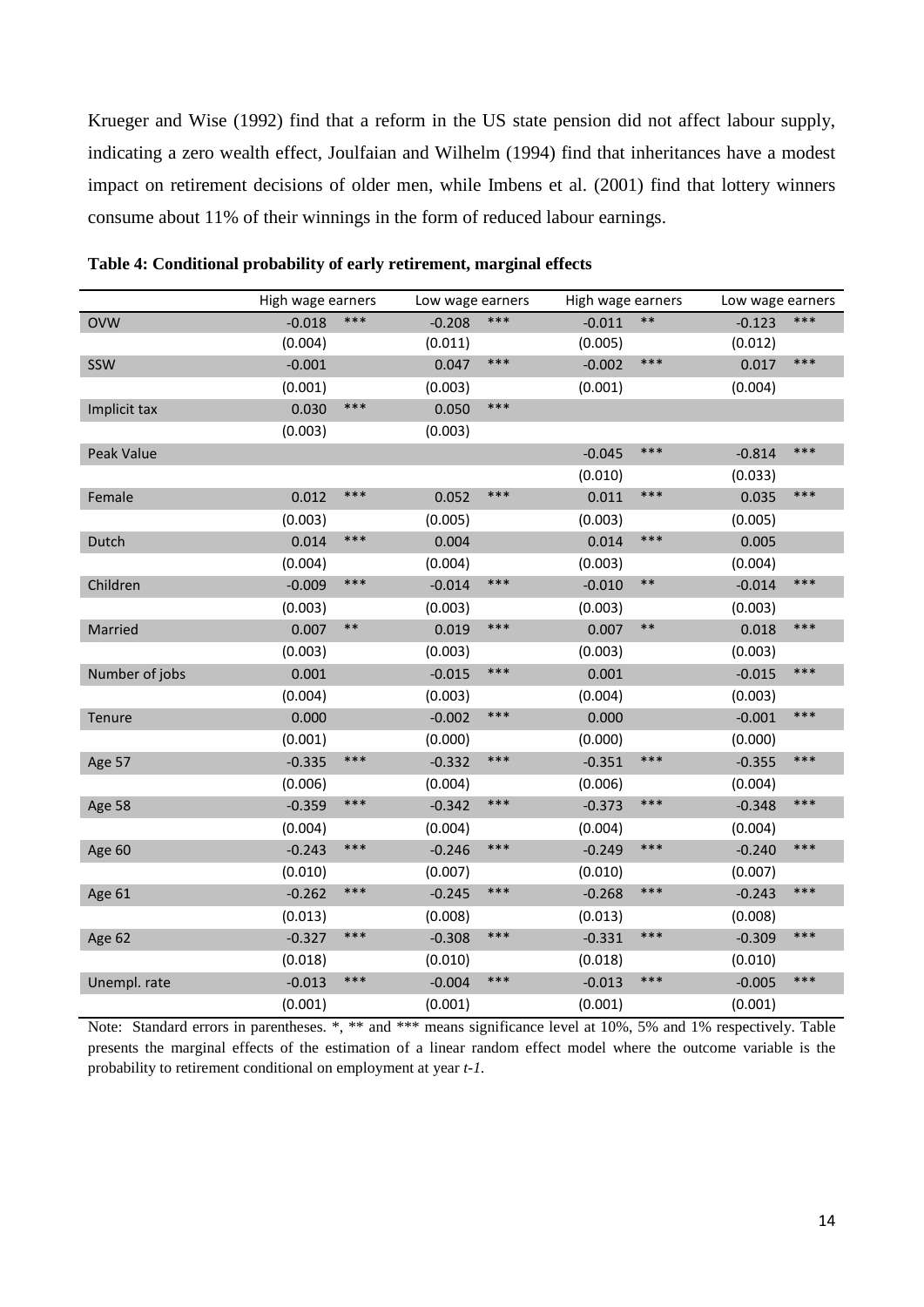The variables Option Value to Wait (OVW), Implicit Tax (IT) and Peak Value (PV) could be considered as measures of the price effect. The empirical literature discussed in the introduction reports a substantial and statistically significant effect on the decision to retire. The OVW has a negative and highly significant effect on retirement. The effect is substantially larger for low wage earners. In other words, a high reward on waiting for retirement lowers the probability to retire the next year in particular for low wage earners.

The implicit tax (IT) has a positive and significant effect: a high implicit tax on continuing to work leads to a high probability of retiring next year. A change from a completely actuarial fair system (i.e. an implicit tax of zero) to a completely actuarial unfair system (i.e. an implicit tax of 1) implies an increase in the conditional probability of 3 percentage points for high and 5 percentage points for low wage earners. The peak value has a strongly negative and highly significant effect. For low wage earners, a decrease of the peak value of 22,000 euro (that is roughly similar to a change in the implicit tax from zero to one) implies an increase in the conditional probability of retirement of 18 percentage points. This implies a decrease in the early retirement age of about one year. The size of the price (wage) effect may seem large, but the statistically and economically significant price effect is in line with overview articles like Gruber and Wise (1994) and Lumsdaine and Mitchel (1999). More recently, Ash et al. (2005) and Coile and Levine (2007) find a significant price effect as well. $^{10}$  $^{10}$  $^{10}$ 

The differences in the impact of the financial variables (i.e., SSW, OVW, IT and PV) on high and low wage earners are statistically significant. As mentioned before, these variables are computed assuming the same survival probability and the same discount rate for both groups. Given the definition of these variables, different survival probability and discount rate for the two groups would have a 're-scaling' effect on SSW (and consequently on other variables) widening the differences between high and low wage earners. Therefore, our results can be considered as a lower bound for the difference between high and low wage earners.

Considering the other variables it turns out that individuals having children and individuals who have more than one job are less likely to retire next year. Furthermore, women, married and natives are more likely to retire earlier. The modal retirement age, independently from the financial incentives, turn out to be 60 years. The fact that financial variables do not fully explain a peak in the retirement probability at a certain age is a common finding in the empirical literature and hints at

<span id="page-16-0"></span> $10$  Ash et al. (2005) report that an additional US\$10,000 of expected pension wealth for continued work decreases the retirement rate by 4 percent whereby the average retirement age from age 55 onwards is about 20 percent and the average annual salary is about 45,000 US\$. Coile and Gruber (2007) report a similar parameter estimate for the peak value, whereby one should note these authors express the peak value in units of US\$100,000.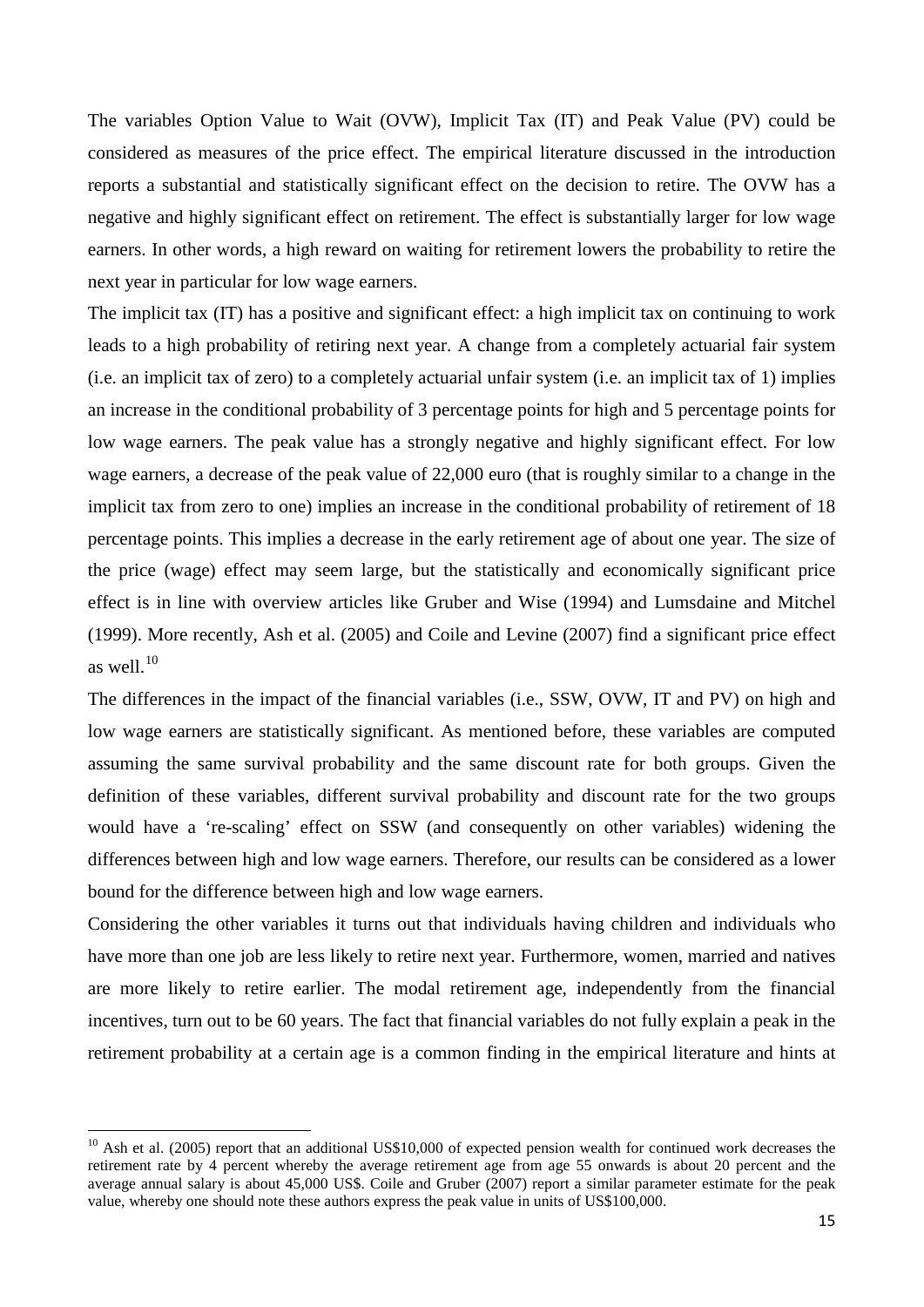the fact that other aspects of behaviour than rational financial decision making play an important role (Van Erp et al., 2013).

#### **6. Conclusion**

This paper investigates the impact of financial incentives on early retirement behaviour of high and low wage earners. Using a stylized life-cycle model we derive empirical implications on the behaviour of the two types. The model predicts that low wage earners should be more sensitive to financial incentives than high wage earners.

We use administrative pension fund data from the Dutch health sector to test the hypothesis. In order to identify the effect of financial incentives on early retirement, we employ a linear random effect model. We look at the early retirement choices of individuals eligible to a transitional early retirement scheme. The empirical analysis exploits a gradual change in the replacement rate over successive birth cohorts. We use direct measures of financial incentives like Social Security Wealth, the Option Value to Wait to become eligible, Implicit Tax and Peak Value. The precise knowledge of the benefit level at each possible retirement age, which is available because of the administrative data, together with the exogenous variation in these benefit levels improve measurement and identification of the impact of financial incentives on early retirement behaviour over a large part of the literature.

The empirical results show that low wage earners are more sensitive to financial incentives than high wage earners. The difference in behaviour is substantial for almost all measures of financial incentives. Both the income effect (measured by social security wealth) and the price effect (measured by the peak value and the option value to wait) are substantially larger in size for low wage earners.

An optimal early retirement scheme may include an early retirement option from a certain age onwards with an actuarial unfair adjustment of the benefit level in case the individual decides to continue working (Cremer et al. 2004, 2008). The early retirement option serves as an insurance against unobservable health shocks. In such a scheme workers experience a financial incentive to continue working. Our results imply that in such a scheme in particular low wage earners will experience a strong incentive to continue working. In the public debate this may not be expected as the outcome from an optimal scheme, in particular as special pensions for workers with 'hazardous' work are common practice in many countries (Zaidi and Whitehouse 2009).

Many questions are still open for future research, in particular on the exact impact of financial incentives. The model used in this study do not allow for liquidity constraints and short-sighted or irrational behaviour. From theory we know that liquidity constraints may affect high and low wage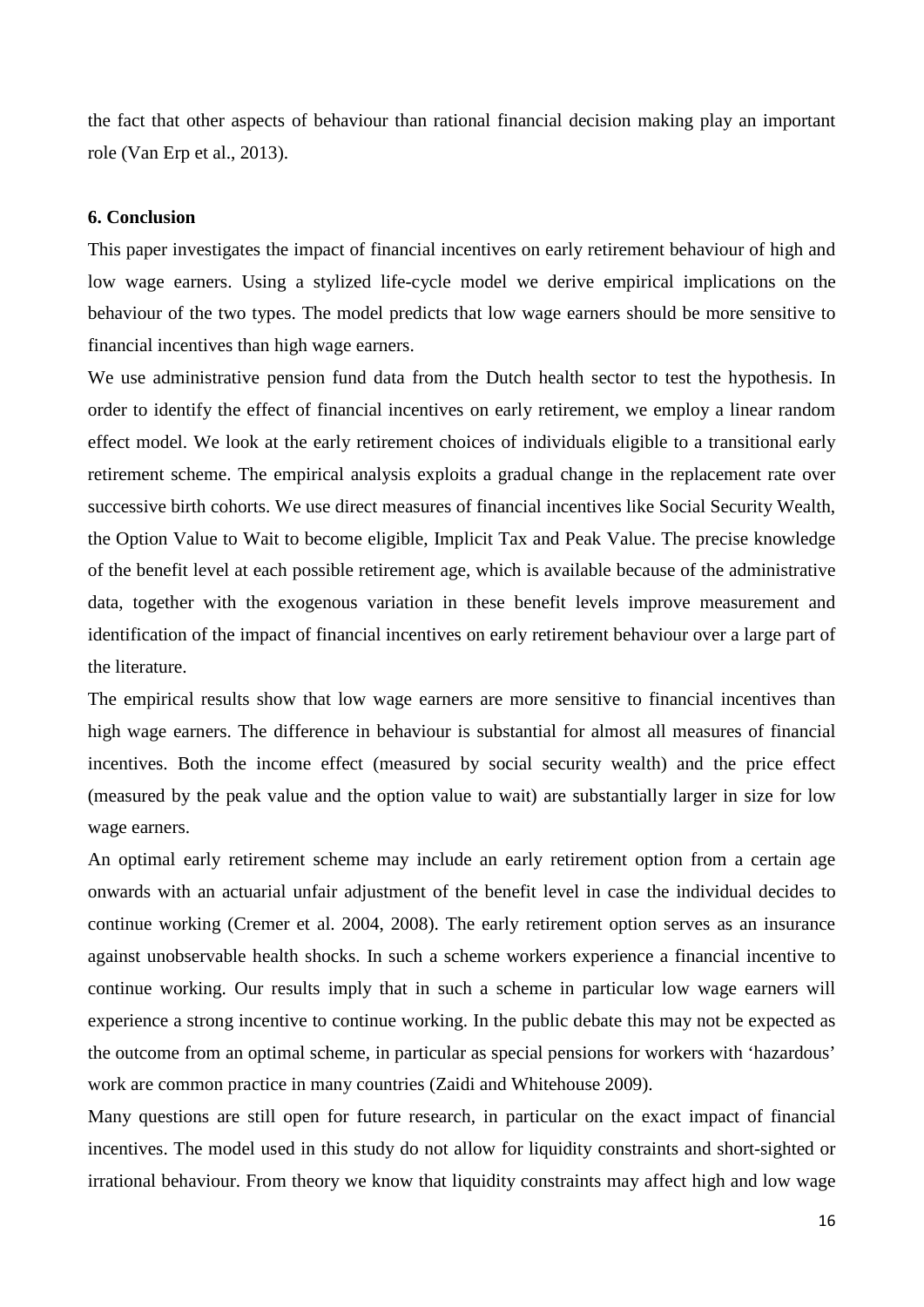earners in a different way. High wage earners may experience such constraints early in life as they start to work late and they have steep wage profiles. Low wage earners may experience liquidity constraints later in life as they may want to borrow against their social security rights. The latter liquidity constraints may however result from short-sighted or irrational behaviour, which may occur among low wage earners more often. On the empirical side there exit intriguing challenges as well. The Dutch 2006 policy reform, for example, will offer challenging opportunities to identify the causal impact of financial incentives on retirement behaviour in the upcoming years.

#### **Acknowledgements:**

The authors thanks Rob Alessie, Hans Bloemen, Peter Kooiman, Adrie Moons, Giacomo Pasini, Pierre Pestieau, Arthur van Soest, Daniel van Vuuren, Bas ter Veel, Matthew Weikfield and participant of CPB, MEA and Netspar seminars, the DIW conference on Ageing, Savings and Retirement, ESPE 2010, EALE 2011 and BOMOPAV 2012 for comments. Stichting Instituut GAK is acknowledged for the provision of financial support, while PGGM/PFZW and Statistics Netherlands are acknowledged for the provision of the data.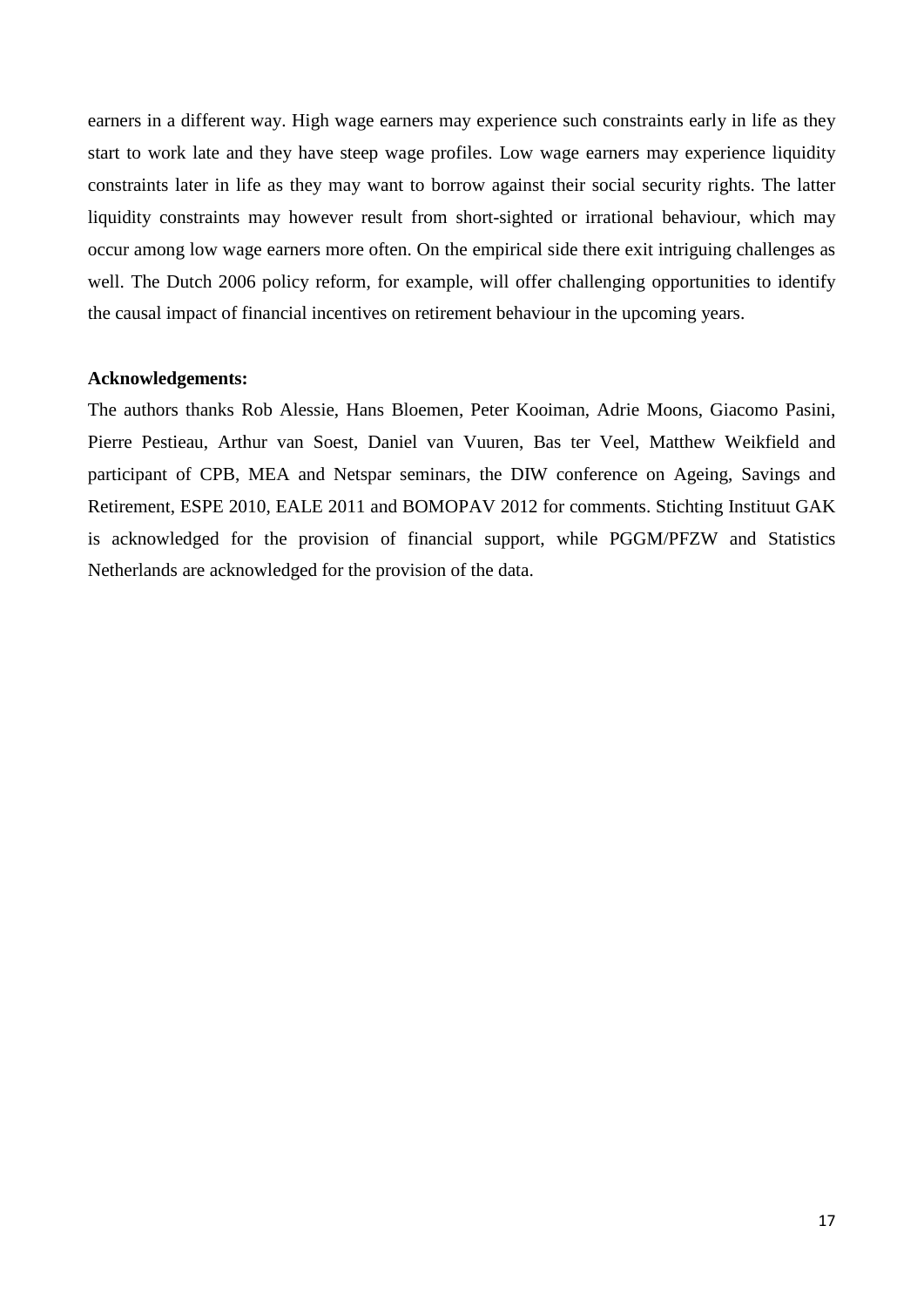#### **References**

Asch, B., Haider S. and Zissimopoulos, J. (2005) Financial Incentives and Retirement: Evidence from Federal Civil Service Workers, *Journal of Public Economics*, 89: 427-440.

Baker, M. and Benjamin, D. (1999). Early Retirement Provisions and the Labor Force Behavior of Older Men: Evidence from Canada. *Journal of Labor Economics,* 17: 724-756.

Blundell, R., Meghir C., Smith, S. (2004). Pension Incentives and the Patterns of Retirement in the United Kingdom. In: Gruber J. and Wise D. (eds), *Social Security Programs and Retirement Around the World: Micro Estimations,* University of Chicago Press, Chicago: 643-689.

Börsch-Supan, A., Schnabel, R., Kohnz, S. and Mastrobuoni, G. (2004). Micro-modelling of Retirement Decisions in Germany. In: Gruber J. and Wise D. (eds), *Social Security Programs and Retirement Around the World: Micro Estimations,* University of Chicago Press, Chicago: 285-343.

Brugiavini, A. and Peracchi, F. (2004). Micro-modelling of Retirement Behaviour in Italy. In: Gruber J. and Wise D. (eds), *Social Security Programs and Retirement Around the World: Micro Estimations,* University of Chicago Press, Chicago: 345-397.

Cremer, H., Lozachmeur, J., Pastieau, P. (2004). Social Security, Retirement Age and Optimal Income Taxation. *Journal of Public Economics,* 88: 2259-2281.

Cremer, H., Lozachmeur, J., Pastieau, P. (2008). Social Security and Retirement Decision. A Positive and a Normative Approach. *Journal of Economic Surveys,* 22(2): 213-237.

Coile, C., and Levine, P. 2007, Labor market shocks and retirement: Do government programs matter? *Journal of Public Economics*, 91: 1902-1919.

De Vos, K. and Kapteyn, A. (2004). Incentives and Exit Routes to Retirement in the Netherlands. In: Gruber J. and Wise D. (eds), *Social Security Programs and Retirement Around the World: Micro Estimations,* University of Chicago Press, Chicago: 461-498.

Euwals, R., de Mooij, R., van Vuuren, D. (2009). Rethinking Retirement. CPB Special Publication 80.

Euwals, R., van Vuuren, D., Wolthoff, R. (2010a). Early Retirement Behaviour in the Netherlands. *De Economist,* 158(3): 209-236.

Euwals, R., Trevisan, E., van Vuren, A. (2010b). Labour Market Exit in the Health Care Sector. First Results from Administrative Data. *Netspar Discussion Paper,* No. 03-2010-016.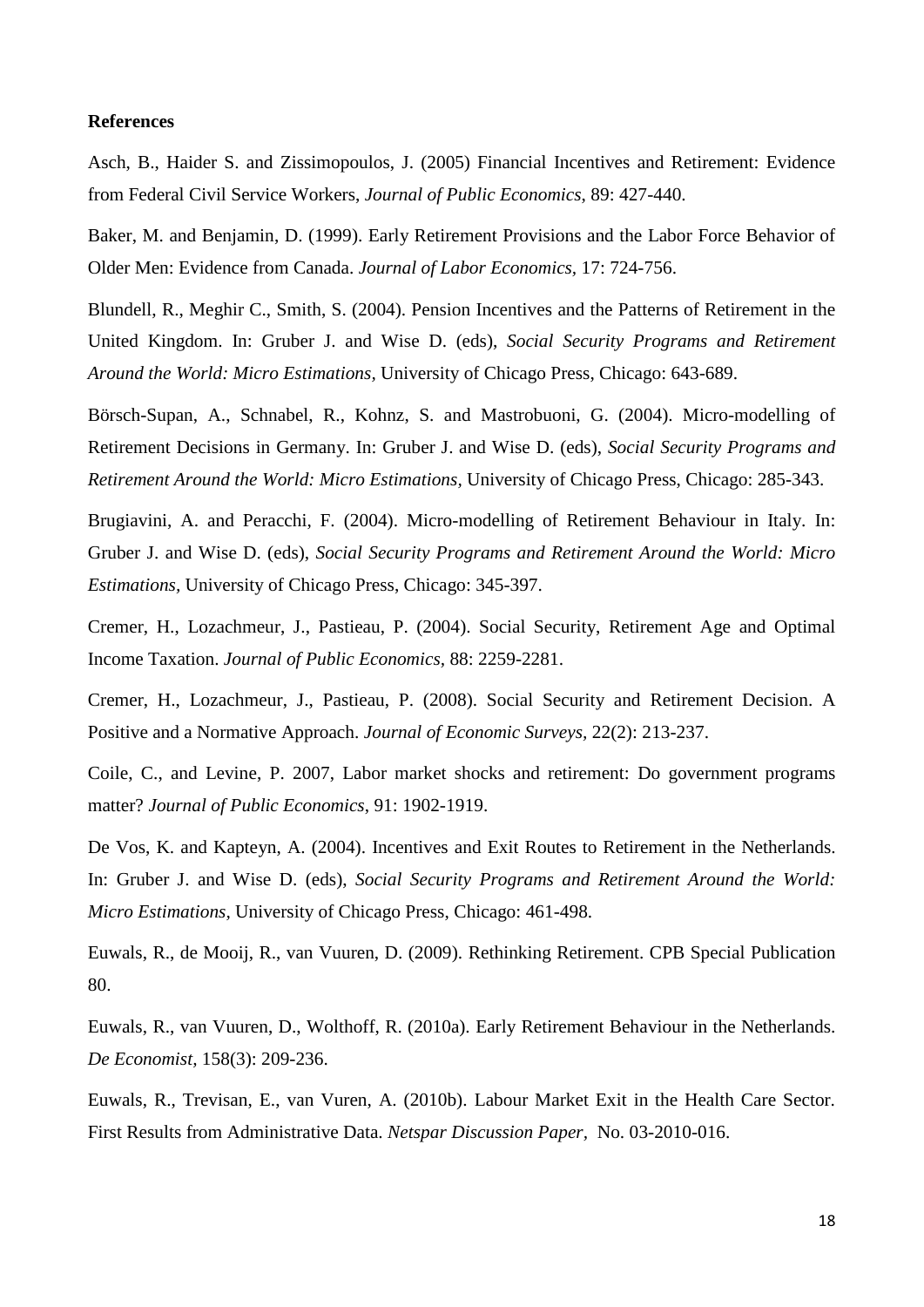Gruber, J. and Wise, D. (2004). Social Security Programs and Retirement Around the World: Micro Estimations, University of Chicago Press, Chicago.

Heyma, A. (2004). A Structural Dynamic Analysis of Retirement Behaviour in the Netherlands. *Journal of Applied Econometrics,* 19:739-759.

Imbens, G., Rubin D. and Sacerdote B. (2001) Estimating the Effect of Unearned Income on Labor Supply, Earnings, Savings and Consumption: Evidence from a Sample of Lottery Players, *American Economic Review*, 91(4): 778-794.

Joulfaian, D. and Wilhelm M. (1994). Inheritance and Labor Supply, *Journal of Human Resources*, 29(4): 1205-1234.

Kalwij, A., Alessie, R., Knoef, M. (2013). The Associations Between Individual Income and Remaining Life Expectancy at the Staturory Retirement Age of 65 in the Netherlands. *Demography,*  50(1): 181-206.

Kerkhofs, M., Lindeboom, M., Theeuwes, J. (1999). Retirement, Financial Incentives and Health. *Labour Economics,* 6: 203-227.

Krueger, A. and Pischke, J. (1992). The Effect of Social Security on Labour Supply: A Cohort Analysis of the Notch Generations. *Journal of Labor Economics,* 10: 412-437.

Lumsdaine, R. and Mitchell, O. (1999). New Developement in the Economic Analysis of Retirement. In: Ashenfelter O. And Card D. (eds), *Handbook of Labour Economics,* Elsevier, Amsterdam. Vol. 3: 3261-3307.

OECD (2013). Pension at Glance 2013: OECD and G20 Indicators. OECD Publishing. http://dx.doi.org/10.1787/pension\_glance-2013-en.

Røed, K. and Hangen, F. (2003). Early Retirement and Economic Incentives: Evidence From a Quasi-Natural Experiment. *Labour,*17: 203-228.

Stock, J.H. and Wise, D.A. (1990). Pension, the Option Value to Work, and Retirement. *Econometrica,* 58(5): 1151-1180.

Queisser, M. and Whitehouse, E.R. (2006). Neutral or Fair? Actuarial Concepts and Pension System Design. *OECD Social, Employment and Migration Working Papers,* N. 40. OECD Publishing, http://dx.doi.org/10.1787/351382456457.

Van Erp, F., N. Vermeer and van Vuuren, D. (2013) Non-Financial Determinants of Retirement, Netspar Panel Paper 34.

Zaidi, A. and Whitehouse, E.R. (2009). Should Pension Systems Recognise "Hazardous and Ardour Works"?. *OECD Social, Employment and Migration Working Paper,* No. 91, OECD Publishing.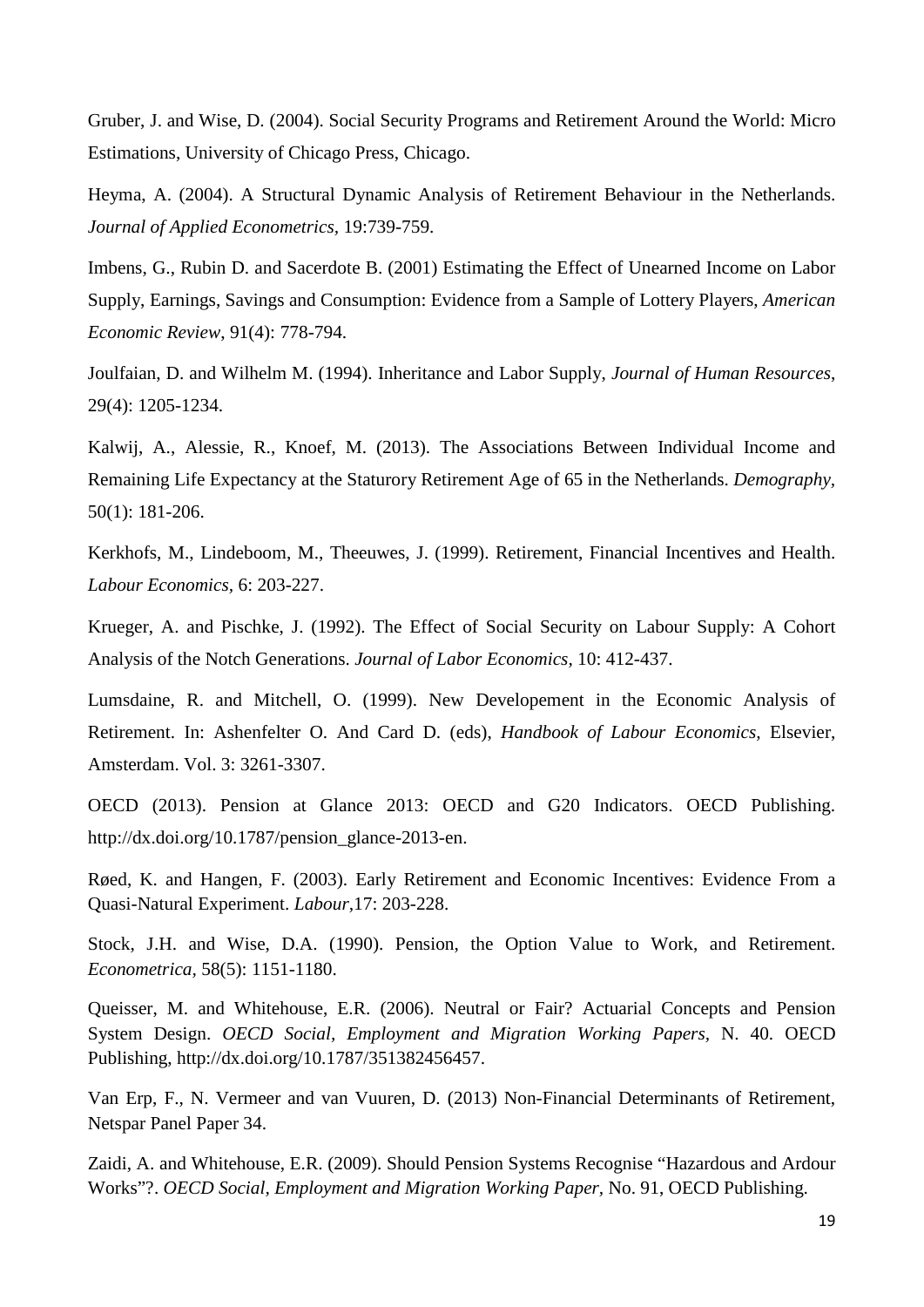#### **Appendix A: The model**

Let us consider two types of individuals who differ in the wage level, i.e.  $w_H > w_L$ , with subscript  $H$  for the high wage earner and  $L$  for the low wage earner. Each of them has an instantaneous utility function  $U_t$  at age t in which consumption  $c_t$  and labour  $l_t$  are separable:

$$
U_t = u(c_t) - r_t V(l_t)
$$
 (8)

where the utility functions  $u$  and  $V$  fulfil the usual assumptions. The intensity of labour disutility  $r_t$ increases with age. We assume separability, concavity of the instantaneous utility functions, perfect capital markets and certain lifetime such that each individual sets the level of consumption equal in all periods. As we ignore the intensive margin of labour supply, we additionally assume  $l = l_t$  to be time invariant and equal to one<sup>11</sup>. We assume individuals have no liquidity constraints.<sup>[12](#page-21-0)</sup> The model reduces to a static model, and the choice is between the length of working life z and the life cycle consumption  $c$ . Since consumption and labour supply are time invariant, lifetime utility can be written as.

$$
U = hu(c) - R(z) \quad (9)
$$

with life span  $h$  and retirement age  $z$ , and where:

$$
R(z) = \int_0^z r_t \quad (10)
$$

The life time budget constraint is given by:

$$
hc = zw - T(w, z) \ (11)
$$

with wage rate w and  $T(w, z)$  is the difference between total tax payment and total retirement benefits.

$$
T(w, z) = z\tau(w) - (h - z)p(z)
$$
 (12)

where  $\tau(w)$  is the payroll tax and  $p(z)$  is the level of the pension benefit. The benefit may depend on the length of the working life z through the pension benefit formula. Considering that the pension system could be actuarially fair or unfair, we define  $p(z)$  as follow:

$$
p(z) = \delta p_0 + (1 - \delta) \frac{z \tau(w)}{(h - z)} \tag{13}
$$

<sup>&</sup>lt;sup>11</sup> This assumption play an important role in the optimal taxation literature (Cremer et al. 2004, 2008). In our case, it is not a restrictive assumption because the disutility of work depends on *z*.

<span id="page-21-0"></span><sup>&</sup>lt;sup>12</sup> This assumption guarantees consistency with the empirical model which is based on Stock and Wise (1990).